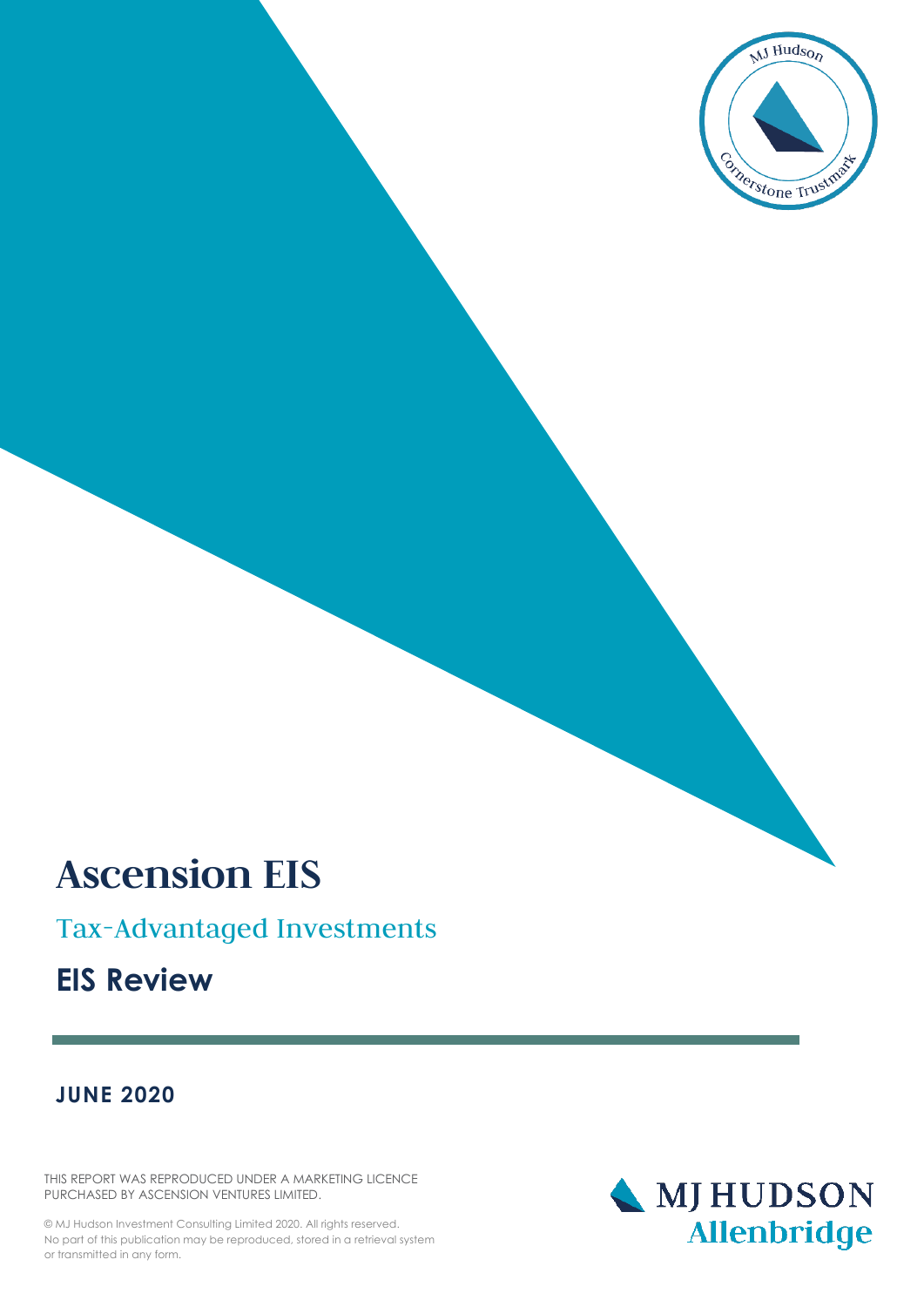## Contents

- **5 Executive Summary**
- **8 Manager Quality**

Manager Profile

Financial & Business Stability

Quality of Governance and Management Team

#### **13 Product Quality Assessment**

Investment Team

Investment Strategy & Philosophy

Pipeline/Prospects and current Portfolio

Investment Process

Risk Management

Key features

Performance

**NOTE:** Please be aware that the Manager mentioned in this report purchased the rights to distribute this single report only (no payment was taken to undertake the research which is carried out fully independently and in accordance with MJ Hudson Allenbridge's governance process).

This report has only been made publically available under permissions of the marketing licence purchase. Investors and advisers are recommended to read this report in the context of the wider research and reports carried out by MJ Hudson Allenbridge and should note that a more up to date report for this Product/Manager may also be available.

To access full research services including a full library of tax-advantaged investment research reports, information on open offers, market insights and useful tools, please visit www.advantageiq.co.uk, where both individual reports and subscriptions are available for purchase. Alternatively, please email subscribers@mjhudson.com for further information.

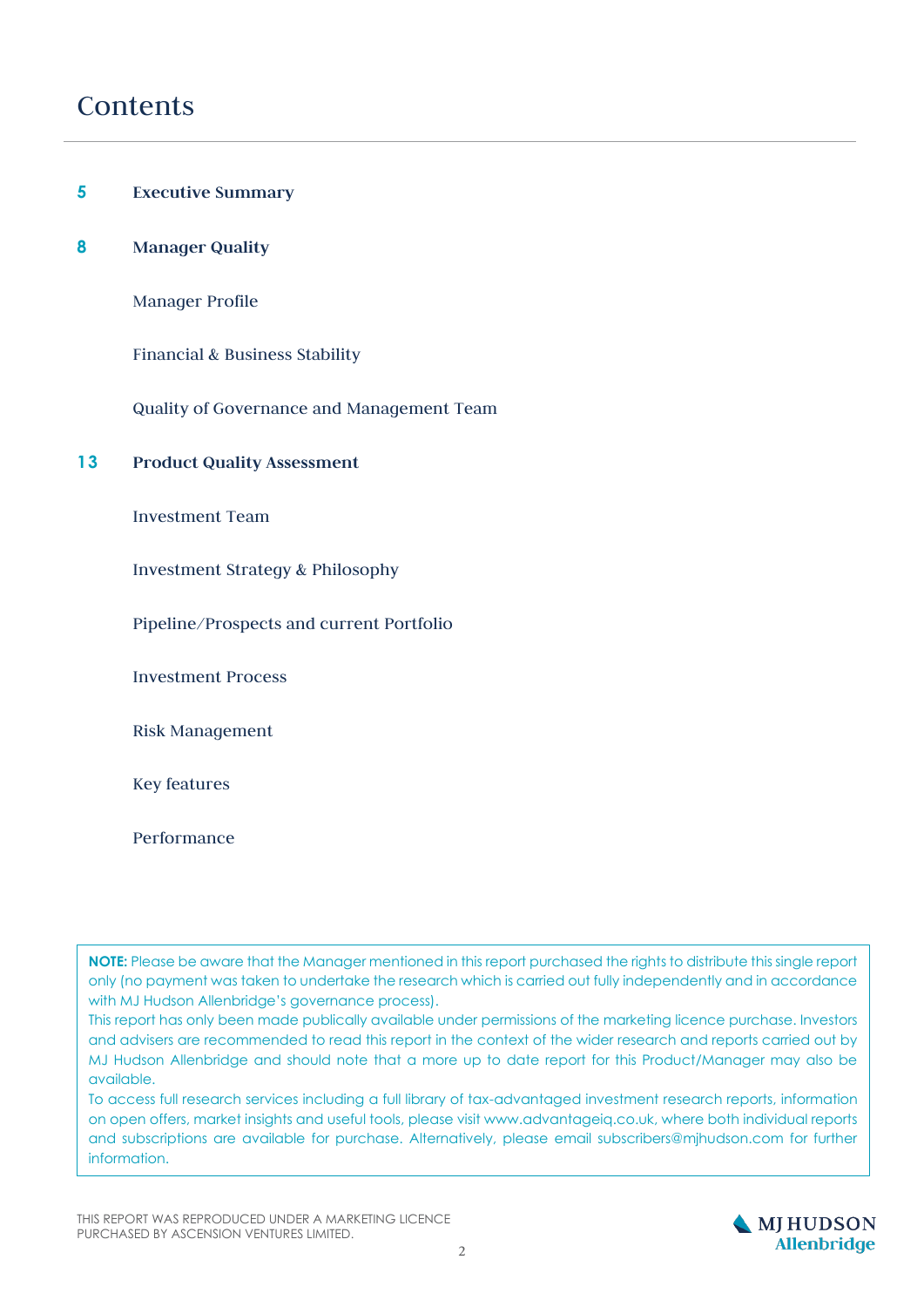Ascension Ventures Limited ("Ascension" or "the Manager") seeks to raise funds for the Ascension EIS ("the Fund"), previously the Centaur EIS, a discretionary investment service in a portfolio of technology-focused EIS-qualifying companies for the tax year 2020/21. The portfolio was originally launched in July 2017, operating with annual tranched closures, before changing to the current evergreen structure in February 2018. Since July 2017, Ascension and has deployed £2.01 million invested into 25 companies.

## Investment Details:

| Score:                                       | 84                         |
|----------------------------------------------|----------------------------|
| Offer Type                                   | Discretionary Non-Approved |
| <b>EIS Strategy</b>                          | <b>Technology focused</b>  |
| EIS AUM (Pre-Offer)                          | £2.82 million              |
| Manager AUM                                  | £30.3 million              |
| <b>EIS Risk Level</b>                        | Medium-High                |
| Investment:                                  |                            |
| Minimum subscription                         | £25,000                    |
| Maximum qualifying subscription per tax year | £1,000,000                 |
| Early bird discount                          | None                       |
| $\alpha$ $\alpha$ $\alpha$                   |                            |

#### Closing Date:

Evergreen



This document verifies that *Ascension EIS* has successfully completed our independent due diligence process, having passed through all stages of the governance process in the run-up to the report's publication on the date listed below. It has therefore been awarded the MJ Hudson Cornerstone Trustmark.

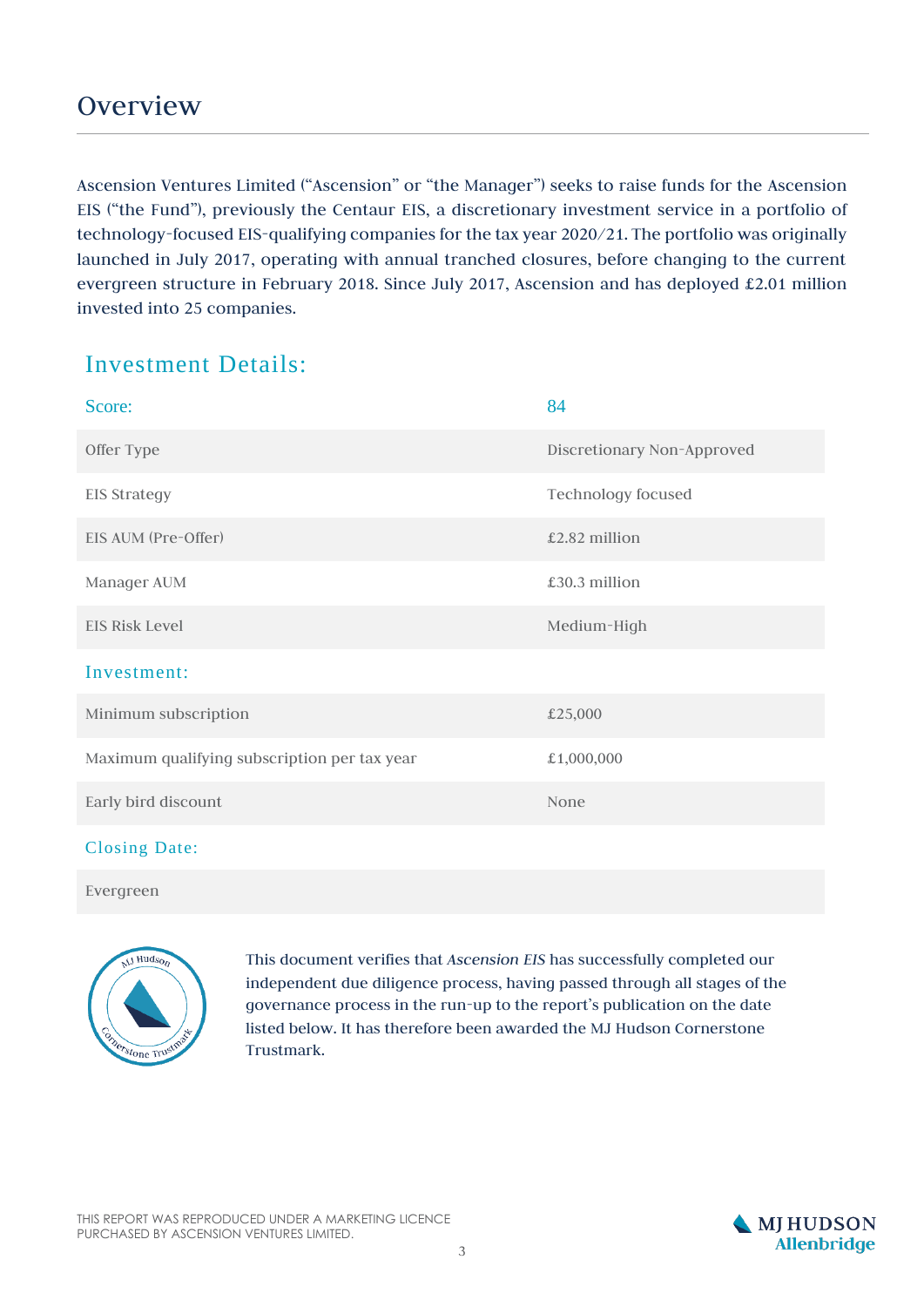## Risk Warning for EIS Schemes

Individuals should always read and bear in mind the risk warning notices that are included within providers' investment offer literature / documentation, including prospectuses, information memorandums, securities notes, brochures and other related marketing literature. Whilst the following list is not exhaustive, some of the main risks to be aware of include:

- Investments are in small, unquoted companies and should be considered as high risk;
- Investments are illiquid and need to be held for at least three years in order to retain the initial income tax relief;
- An EIS/Seed EIS investment should be viewed as a long-term investment;
- Legislation, along with the nature and level of tax reliefs is subject to change. There can be no certainty that investments will be eligible or remain eligible for EIS/Seed EIS Relief;
- Historic investment performance cannot be used as a guide to future performance, and the value of any given investment may rise or fall;
- Many EIS/Seed EIS Schemes involve investment in a single company or sector and therefore should only be considered as a small part of an overall portfolio;
- Investors may not have independent representation on the Boards of investee companies which can mean their interests are not adequately considered relative to the executive team;
- EIS/Seed EIS investments should only be considered by sophisticated investors who understand, and have given careful consideration to, the underlying investment strategy and associated risks. For help in determining potential investment suitability, professional advice should be sought;
- Often there will be no regulatory oversight and investors will usually not be eligible for compensation if things go wrong.

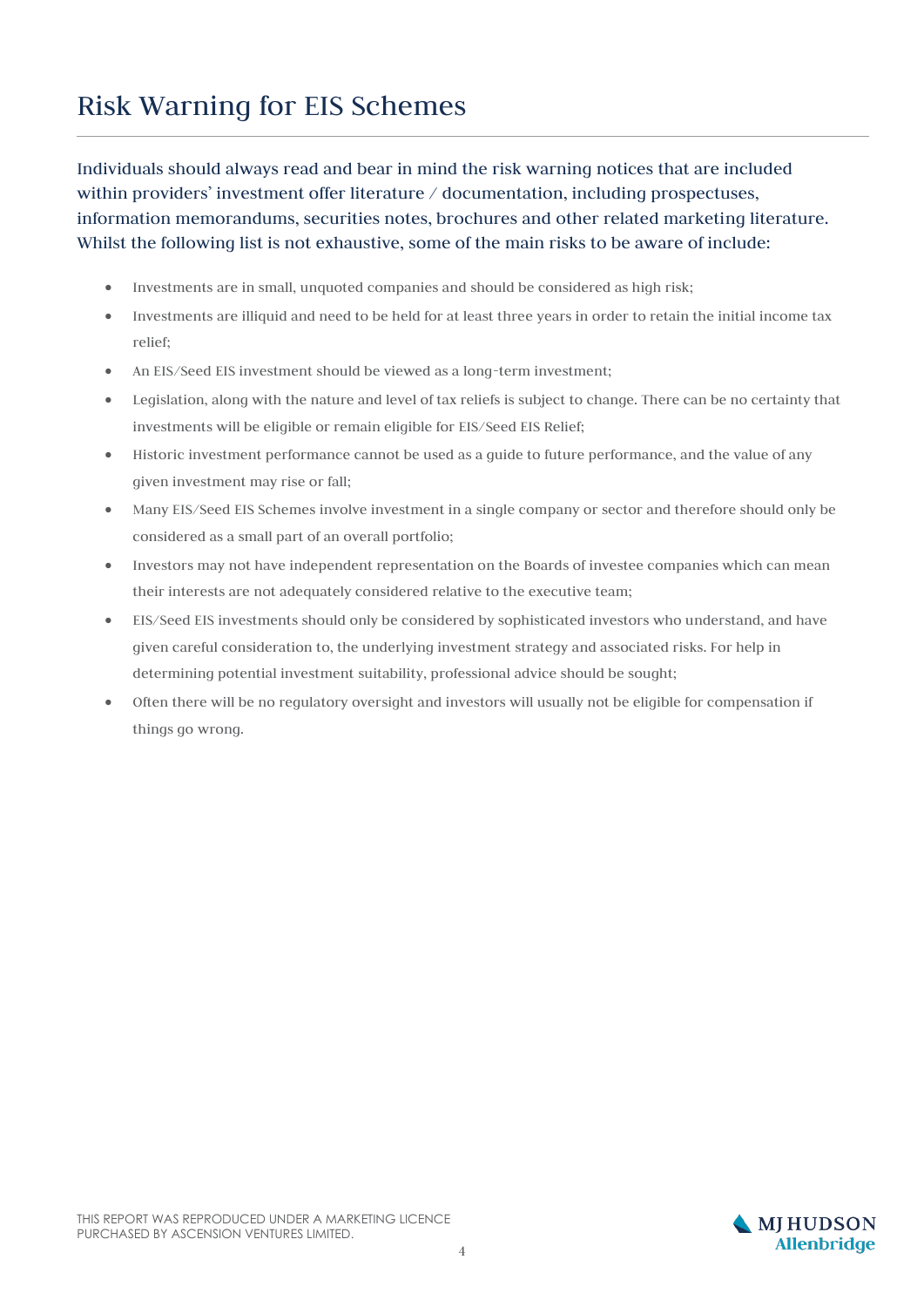## Executive Summary

#### **MANAGER**

Ascension Ventures ("the Manager") was founded in 2011, launching its first SEIS in 2013 and subsequently, its first EIS offering in 2017. The company is led by Jean de Fougerolles and Kieran Hill, who are both experienced operators in the technology space, having been involved in a number of start-ups prior to Ascension. Aside from the Ascension EIS under review here, the Manager runs a number of other SEIS services, and also manages two impact funds, Fair by Design and the Good Food Fund. The Manager is ultimately owned by the management team, alongside an impressive list of 16 "Venture Partners", which provide assistance through access to their existing networks and potential dealflow. The Manager currently has just over £30 million assets under management.

#### **PRODUCT**

The Ascension EIS, which was recently renamed from Centaur EIS, was originally launched in 2017 as an annual close fund, moving to a quarterly close structure from February 2018 under an evergreen structure, while retaining the same investment thesis and target returns. The EIS focuses on early stage technology companies over four defined subsectors; Online Video & Content, Applied AI & Deep-Tech, Ecommerce & Platforms, and Fintech. The Manager believes that these subsectors present excellent opportunities for value creation and commercial growth, and if held for between five and seven years, are expected to have the potential to generate a target return of 3x at the portfolio level. The Fund will take a minority position in target companies, with ticket sizes currently averaging around £77k; and, at the time of writing, the service had invested £2.01 million into 25 companies, and is therefore still a relatively small Fund in relation to other services on offer.

#### **SUMMARY OPINION:**

Following a relatively slow start, the Manager has been able to slowly expand AUM over the last five years, with current levels around £30 million, encompassing its EIS/SEIS and institutional fund offerings. We note that while the Manager's revenue has been increasing year on year; progress on the bottom line has been less impressive with the company making a loss in two of the past five financial periods. However, we understand that losses in 2018 and 2019 were driven to a large extent by one off costs including, FCA authorisation fees (which has reduced the Manager's running costs), as well as the legal costs associated with the restructuring of the Group, which helped to shore up the balance sheet. While the Manager is confident that these changes will result in profitability going forward, we note that its financial position is less stable than some of the larger peers in the market. Nonetheless, it is encouraging to note that despite its size, Ascension has recently become FCA authorised; however at this stage there is dedicated in-house compliance function and the firms two principals must oversee compliance related functions on top of their regular roles at the business. However, this is not unusual for a firm of its size, and the Manager does employ the services of a specialist third party compliance consultant to assist in this regard.

The strategy focuses on early-stage tech start-ups, with investee companies expected to be operating in four key subsectors, namely Online Video & Content, Applied AI & Deep-tech, Ecommerce & Platforms and Fintech. Target investee companies are expected to have the potential to generate returns sufficient to provide investors with a 3x return at the portfolio level, and Ascension is seeking to fill the funding gap between Seed and Series A, and therefore ahead of the larger venture capital firms which may invest at later stages. The investment team, although experienced in their own right, will benefit from an impressive list of Venture Partners, all of which are shareholders in the business. Further, through these Venture Partners, investee companies have the potential to gain access to a broader network of expertise, and potentially an entry route into the US. Ascension has also noted that it has co-invested with top-tier Venture Capital firms, including the likes of Index Ventures, Forward Partners and Episode 1, among others, further demonstrating its growing brand and presence within the VC ecosystem. That being said, the team is relatively small, and there is an element of key person risk around Jean de Fougerolles and Kieran Hill, both of whom are instrumental in the execution of the investment strategy. Investors should note, unlike many other managers operating within this

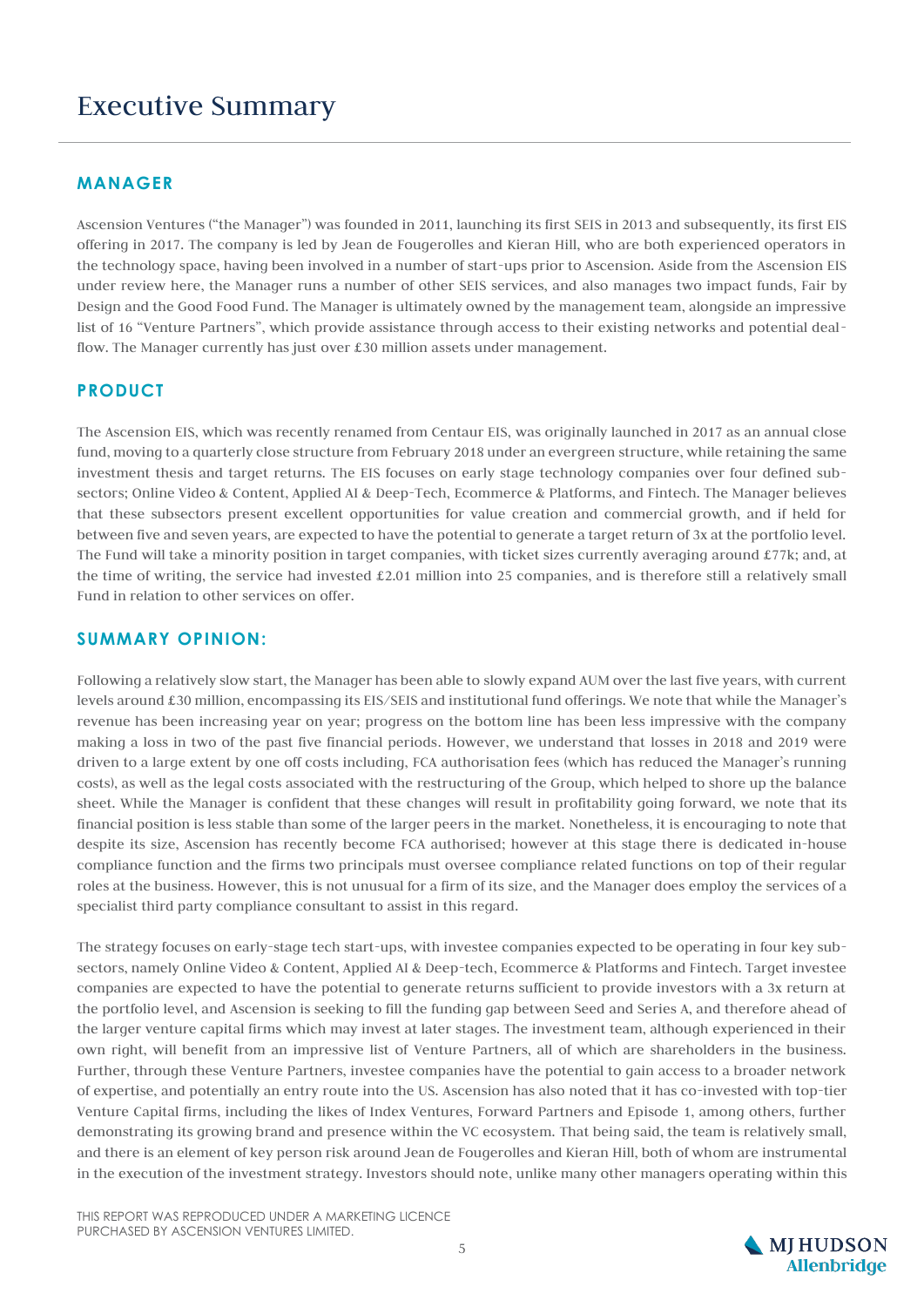space, Ascension will make relatively small allocations into an underlying business, with the current average ticket size at £77k. As a result, Ascension will have limited influence over investee companies although it does allow for a surprisingly high number of investments given the Fund size. Since its launch in July 2017, the Fund has deployed £2.01 million into 25 companies, and has already seen some promising uplifts in valuations, as well as two exits (one of these partial), albeit within the mandatory three-year holding period required to qualify for EIS tax reliefs. Ascension expects to allocate investors across 8 investee companies, with a target deployment rate of 12 months.

The Ascension EIS would appeal to investors who are looking to fund earlier stage technology start-ups, and the investment strategy will be implemented by an experienced investment team, albeit small, with access to an impressive list of Venture Partners. However, investors should note that this is a relatively new product, with a limited EIS track record for examination (3 years) (although we acknowledge that the Manager has a more substantial record within the SEIS market, where it has been operating for seven years). This, along with the inherent risk of investing in early-stage technology companies, means that investors must take comfort in the individual prior experience of the investment team, and more cautious investors may prefer to wait until such time that the Fund has a more demonstrable track record.

### Positives

#### **AT THE MANAGER LEVEL:**

- Ascension has seen a steady increase in AUM and fundraising over the last five years. The AUM of £30.3 million as at June 2020 is over eleven times that at April 2016, albeit from a very low base;
- Ascension Ventures is entirely owned by the management team and venture partners, and as no significant concentration, with the largest holding owned by Jean de Fougerolles at 40%;
- The two principals for the firm, Jean de Fougerolles and Kieran Hill, both have experience of both operating and investing in technology start-ups, bringing a depth of expertise to the business, and have established a wide network of impressive venture partners for additional support;
- By virtue of its shareholding in the business, Telefonica (via Wayra, its global Accelerator programme) has provided Ascension with office space at Wayra's Piccadilly location free of charge for the past four years; not only does this provide Ascension with access to a unique level of deal flow, but it has also helped it to establish its brand, evidenced through co-investment with a number of well recognised venture capital firms;
- Unlike many other managers of its size, Ascension is directly authorised by the FCA which suggests it is looking towards the long-term.

#### **AT THE PRODUCT LEVEL:**

- The investment process is laid out well and is well structured. Responsibilities are split between team members and there are several formal check points for deals to be approved for the next stage of the process;
- The Fund invests largely in companies operating in a B2B or B2B2C context and avoids investment into B2C companies, which means that it will be less exposed to typical risks associated with changes in consumer sentiment, and any potential macroeconomic headwinds;
- When constructing individual portfolio's, Ascension will take sector exposure into account, ensuring that no investor will have more than four investee companies within a single sector, and so the level of stock-specific risk is somewhat lower than many similar sized funds;

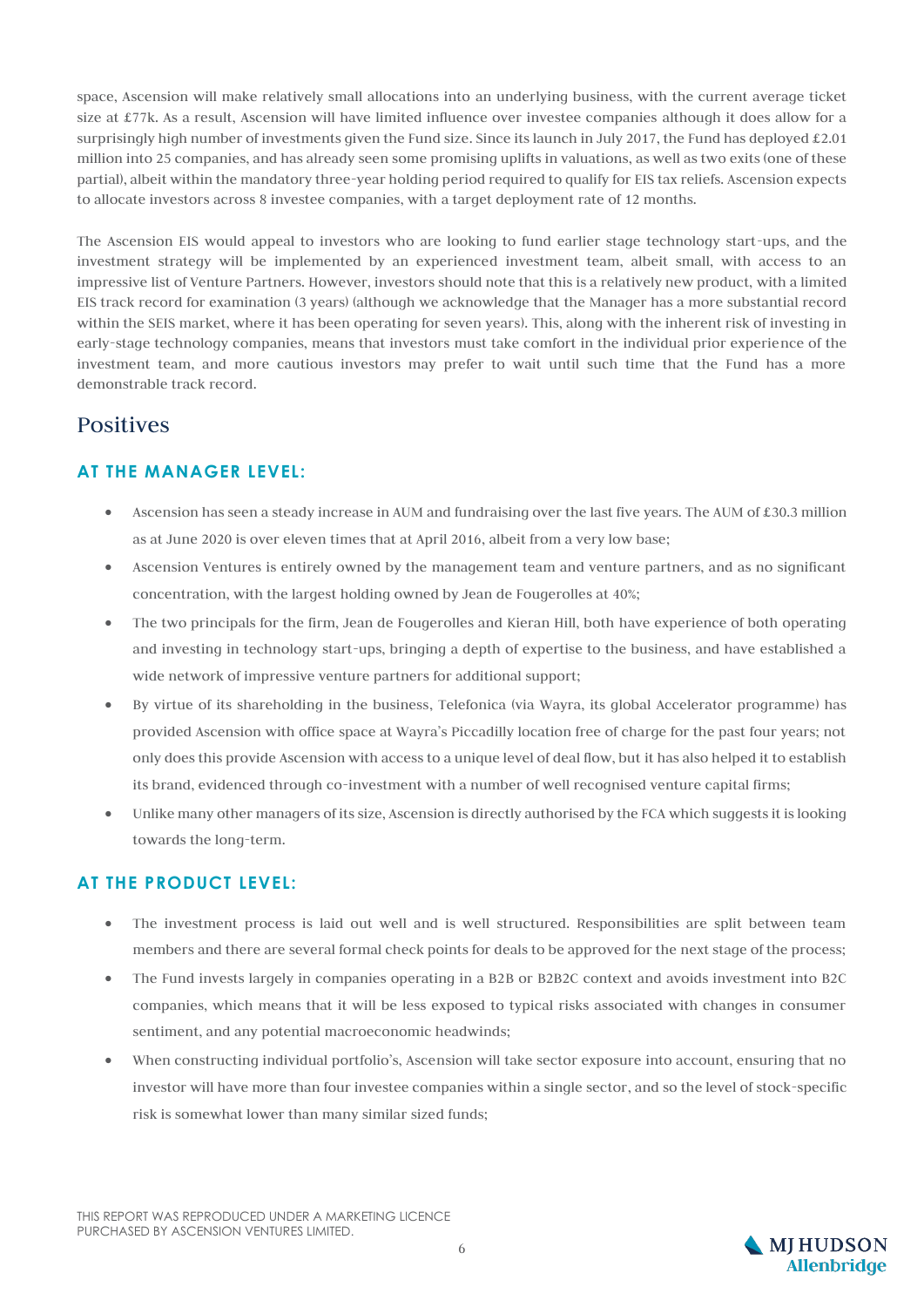- The fee structure is transparent, easy to understand and is relatively in line with peers in terms of the overall cost of the service to both investors and investee companies. The base performance fee hurdle has recently been increased to 1.3x from 1.05x, which is an improvement given that the service targets a 3x return;
- Although small, the investment team has worked together for over five years and has relevant experience in the technology and media sectors, particularly as operators in start-ups;
- As part of their remuneration, the investment team will receive a portion of the carry on exits, vested for five years; not only does this serve to improve alignment, but will also assist with staff retention;
- Ascension makes use of sixteen Venture Partners, who are primarily ex-entrepreneurs in technology businesses. These individuals assist with deal flow and can provide their expertise when needed, and potential access to US markets through connections there;
- Investors have the option to pay an upfront fee rather than an annual management charge which might be of interest to some and would encourage the Manager to achieve exits in a timely fashion.

#### Issues to consider

#### **AT THE MANAGER LEVEL:**

- While Ascensions Ventures Limited has seen increasing revenues over the past five years, profit levels have been less impressive, with the company generating losses in two of the past five years; however, we acknowledge that the balance sheet position has improved and these losses were driven by a number of one-off costs including restructuring in order to be become FCA authorised;
- There is currently no dedicated in-house compliance function, with the two partners undertaking this role on top of their other roles within the business; however, we acknowledge that this is not unusual for a firm of this size, and the Manager does make use of a third party compliance specialist ensuring relevant structures and processes are adhered to;
- Given their role in the ongoing management of the business, and involvement in the execution of the investment strategy, there is an element of key person risk in Jean de Fougerolles and Kieran Hill.

#### **AT THE PRODUCT LEVEL:**

- The Fund will generally take minority stakes in underlying companies, with the average ticket size currently £77k; and as such Ascension will have limited influence over investee companies (as evidenced by the two exits which lost EIS reliefs), and will not take Board seats;
- There is potential for investors to be charged a 30% performance fee, which is higher than many peers; however, the target return (2x return at the portfolio level, net of all fees, and excluding any tax benefits) before this is charged is quite high;
- Although experienced, the investment team is relatively small, and aside from the aforementioned key person risk, we would welcome additional members to the team as the portfolio grow in size;
- Although the Fund has achieved one full exit and one partial exit, both were within the minimum three year holding period required to qualify for EIS tax relief, and as such there is no meaningful EIS track record for examination beyond the Managers SEIS and institutional fund performance and investment teams experience at previous roles;
- Given the small average ticket size, it remains to be seen if significant exits can be achieved in 5-7 years;

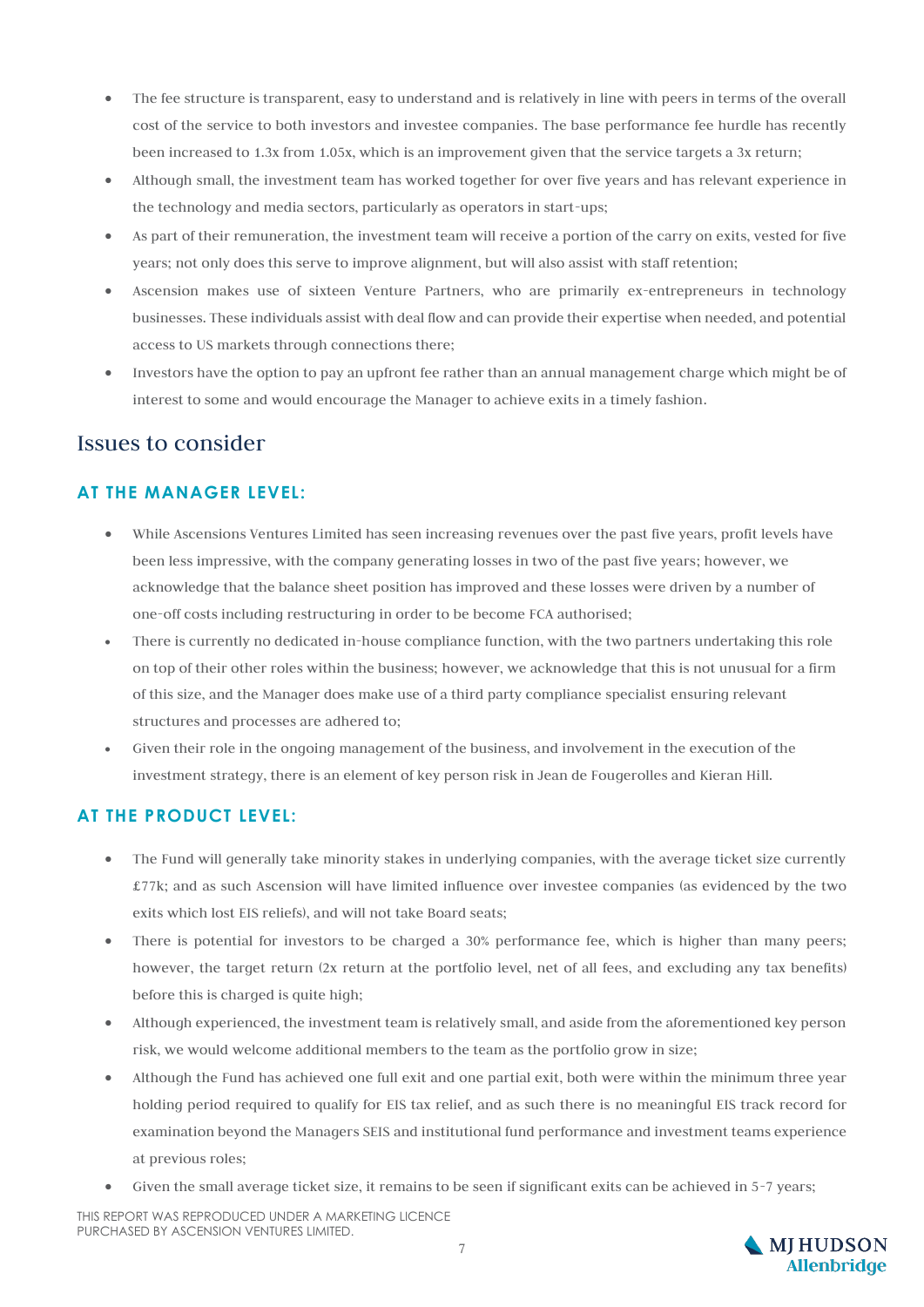## Manager Quality

### Manager Profile

Ascension Ventures Ltd was founded in September 2011 and launched its first SEIS in 2013. Ascension is led by Jean de Fougerolles and Kieran Hill, who have both operated their own technology start-ups prior to joining Ascension. Jean is Ascension's Managing Partner and has previously had senior roles MTV and Two Way Media. Kieran Hill is a partner at Ascension and is responsible for running its operations, and has first-hand experience working in tech start-ups. The management team is made up of three other members, Emma Blackburn, Remy Minute, and Kip Meek (Non-Executive Director and Chairman), all of which have experience and expertise in technology and media start-ups. We note that one of its shareholders, Telefonica (via Wayra, its global Accelerator programme), has provided it with office space at Wayra's Piccadilly Circus office, free of charge. This has afforded Ascension full access to its meeting and event spaces. This in turn has further helped Ascension to build its brand within the venture capital ecosystem, having coinvested with the likes of Index Ventures, Forward Partners and Episode 1, among others.

Ascension Ventures Ltd is 100% owned by Ascension Ventures (Holding) ltd, which in turn is owned by the management team and the 16 Venture Partners. These Venture Partners were introduced in 2018 through the management team's networks' and hold a wide range of operational experience to assist Ascension in finding and scaling UK tech businesses. Ascension have one office in London, and a total headcount of 11 employees across the group, although Remy Minute only currently works for Ascension part time. We are told that when the EIS fund scales up, Remy will begin working on a full-time basis.

As can be seen from the chart below, the Managers AUM has increased steadily since 2015, with an AUM of over £30 million in June 2020, consistent with what might be expected of a firm expanding its operations in the tax-advantaged space.



#### **CHART 1: ASCENSION'S AUM AS AT JANUARY 2020**

Source: Ascension: AdvantageIQ

The SEISs, and EISs, account for just under half of the Manager's current AUM. The Manager runs these funds alongside two institutional funds, Fair By Design, that was launched in October 2017, and another smaller fund the Good Food fund; although this is unlikely to change the AUM dynamic considerably.

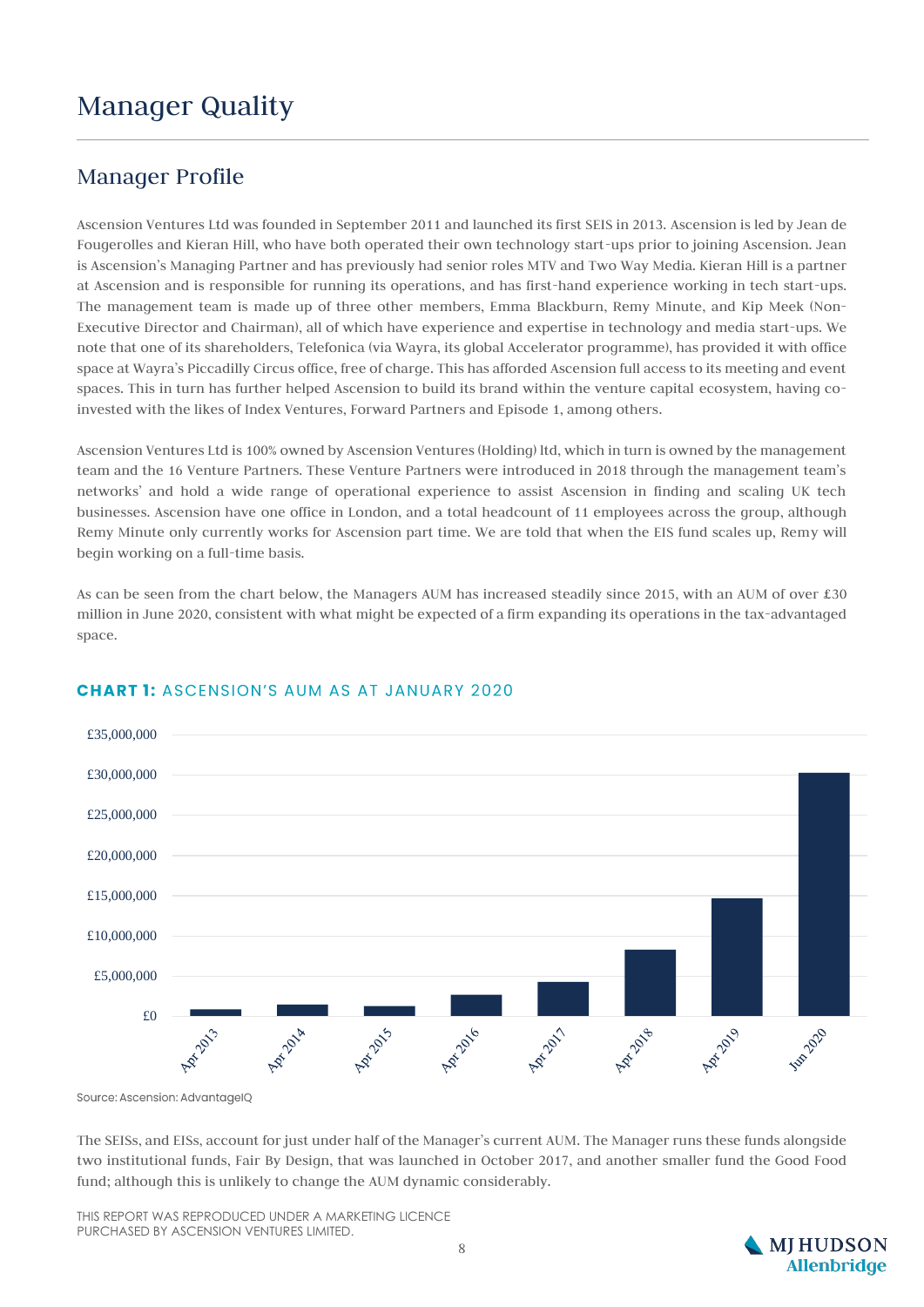#### **TABLE 1: ASCENSION PRODUCT BREAKDOWN AS AT APRIL 2020**

| (E'000)                                                | <b>AUM</b>     | <b>TVPI1</b> |
|--------------------------------------------------------|----------------|--------------|
| Ascend SEIS I (2013/2014)                              | £332,617       | 0.21         |
| Ascend SEIS II (2015/2016)                             | £3.7 million   | 3.11         |
| Ascend SEIS III (2016/2017)                            | £3.6 million   | 3.01         |
| Ascend SEIS IV (2017/2018)                             | £1.1 million   | 1.28         |
| Ascend SEIS 2018 $($ "V" $)$                           | £1.4 million   | 1.27         |
| Ascend SEIS 2019 (Reyker & Mainspring)                 | £907,988       | 1.00         |
| Follow-on investment (deal-by-deal from LPs)           | £1.7 million   | 1.37         |
| Ascension EIS Fund 2017/18 (Annual Close)              | £978,767       | 2.12         |
| Ascension EIS Evergreen 2018 onwards (Quarterly close) | £1.9 million   | 1.17         |
| Kuber EIS Fund                                         | £129,044       | 1.35         |
| Fair By Design                                         | £12.8 million  | 1.27         |
| Good Food Fund                                         | $£1.8$ million | 1.00         |
| Total                                                  | £30.3 million  |              |

Source: Ascension; Advantage IQ; Note: The Manager changed its investment strategy in 2015 after a restructure of the business <sup>1</sup> Total value to paid in capital, the ratio between the funds cumulative distributions and residual value, and total capital paid in

As seen in the chart below, Ascension's fundraising has increased steadily in the last five years, increasing more than 16 times from April 2015 to April 2019. Fundraising saw a significant ramp up in the 2017/18 financial year, following the launch of the first iteration of the Ascension EIS. We also note that Ascension will be engaging the services of RAM Capital from July 2020 to support fundraising efforts from IFAs and wealth managers, which could lead to even more significant growth in fundraising over the coming years.

#### **CHART 2: FUNDRAISING TRACK RECORD AS AT APRIL 2020**



Source: Ascension; AdvantageIQ

Kieran and Nico Albanese, amongst their other duties, are responsible for the investor relations of Ascension Ventures. This includes providing semi-annual reports to investors and shareholder valuations via the custodian and Nominee, Mainspring Fund services, in addition to providing regular newsletters and around eight investor events per year. We are also told that Ascension recently entered into a commercial agreement with Mainspring Fund Services to assist with client servicing. This is a refreshing development as the manager's AUM grows, as it is our opinion that it would

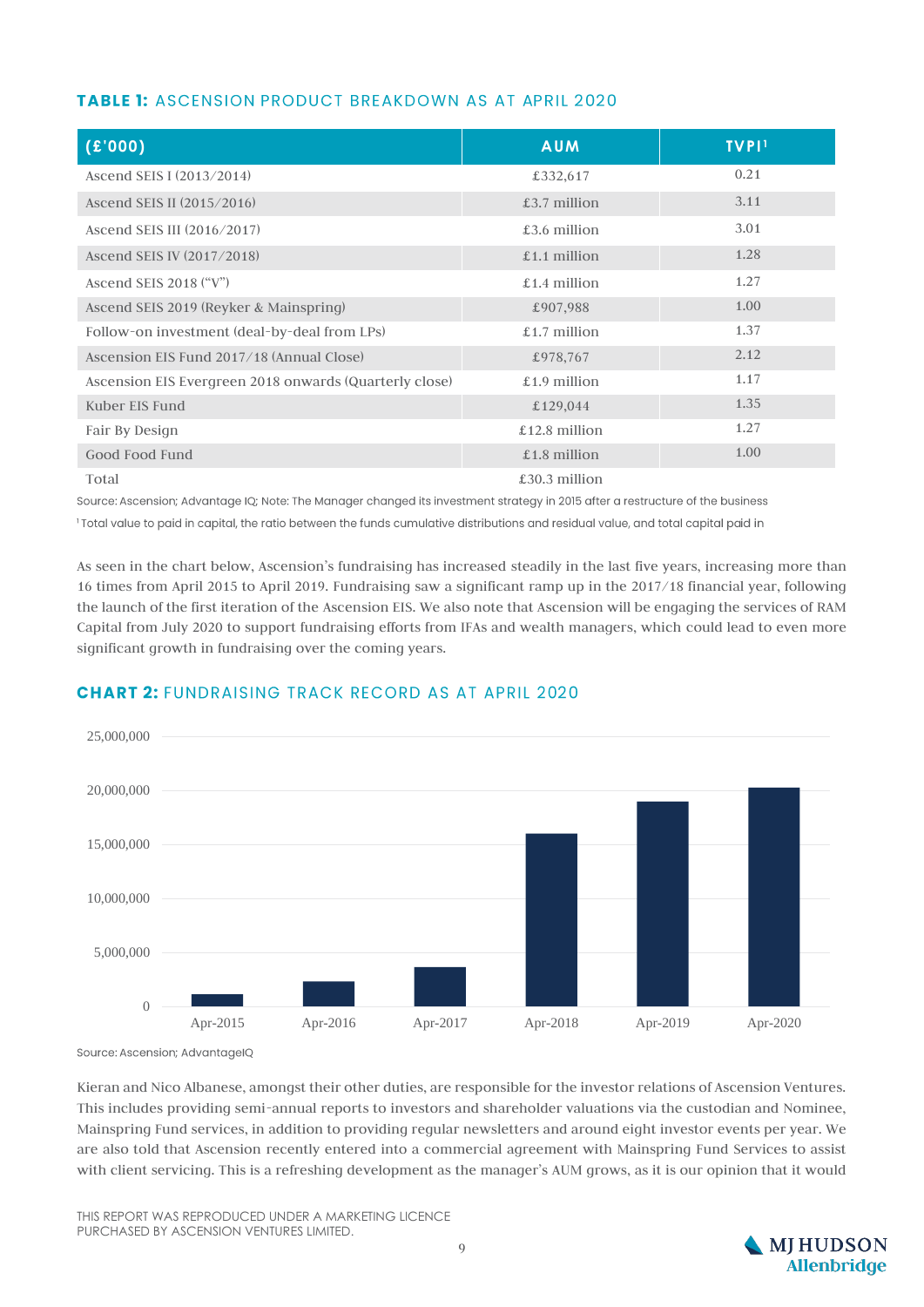not be sustainable to have no dedicated client service function. Finally, we note that Ascension has not received any complaints in the last twelve months.

## Financial & Business Stability

Ascension Ventures Limited receives revenues from the investment management of its EIS/SEIS and institutional product offerings. Ascension will receive investee company income purely from its 5% investment fee to investee businesses. There are also annual deferred management fees and performance fees paid by the investor, which are only payable through an investor's realisations (100% of an investor's subscription qualifies for EIS tax relief). As an alternative, the Ascension EIS offering allows investors to choose a 50% discounted up front management fee, in lieu of its deferred fee.

As has been noted, the Manager is wholly owned by its holding company, Ascension Ventures Holding Limited, which also holds Ascension's Impact Funds, Fair By Design and Good Food Fund, also run by the Manager. Ascension Ventures and Fair by Design Limited account for approximately 55% and 45% of the holding company, respectively. The two companies have their own investment teams, and all investment individuals are dedicated to their respective companies, with exception of Jean de Fougerolles, who spends 75% of his time on Ascension, and 25% on Fair by Design. Further, there is the Shared Infrastructure team, responsible for the operations of both companies. One of these members is a shareholder of the holding company, while the other is paid by Fair By Design Ltd. Any other individuals who are brought in via this team may be paid by the due diligence costs of whichever fund they are assisting with.

The financial accounts of Ascension Ventures Limited can be seen below; and, while the revenues have been increasing steadily the cost base has similarly increased, albeit at a different pace, resulting in some volatility in profit margins. The financial year ending March 2020 saw the company generate an unaudited profit of £23,379, while in the year prior it made a loss almost double that, at £46,317. Net assets have similarly been volatile, however, the financial year ending March 2020 saw the largest net assets within the last five years.

The Manager has informed us that 2018 and 2019 saw a number of one-off costs which increased its cost base. These costs included a restructuring of the business, which we understand resulted in the more robust balance sheet position in 2020. Further, the Manager highlights that the one-off FCA authorisation fee included in these costs will help to reduce the overall running costs of the business going forward.

|                       | 2016      | 2017        | 2018     | 2019       | $2020*$  | <b>5YR CAGR</b> |
|-----------------------|-----------|-------------|----------|------------|----------|-----------------|
| Revenues              | £166,974  | £253,647    | £488,322 | £512,913   | £555,952 | 27%             |
| Costs                 | £85,333   | £484,538    | £457,927 | £559,230   | £532,573 | 44%             |
| Cost to Income ratio  | 0.51      | 1.91        | 0.94     | 1.09       | 0.96     |                 |
| Net Profit            | £81,641   | $-£230.891$ | £30,395  | $-£46.317$ | £23,379  | $-22%$          |
| Net Profit Margin (%) | 0.49      | $-0.91$     | 0.06     | $-0.09$    | 0.04     |                 |
| Net Assets            | $-£9.908$ | £33,626     | £64,021  | £17,704    | £73,834  | 249%            |

#### **TABLE 2: KEY FINANCIAL METRICS SUMMARY OF ASCENSION VENTURES LIMITED FOR THE FINANCIAL YEAR ENDED 31 MARCH 2020**

Source: Ascension

\*2020 accounts shown are unaudited.

The Managers holding company is entirely owned by Ascensions management and Venture Partners. The largest proportion of 40.16% is held by Jean de Fougerolles, followed by Kieran Hill with 12.50% and Venture Partner Vin Murria with 10.04%. One of the original founders, Sanjay Wadhwani, left the business in 2015, which is when the Manager became a subsidiary of Ascension Ventures (Holdings) Limited. The holding company was partly held by Finance Birmingham Limited until 2018, when the 16 Venture Partners bought out the stake.

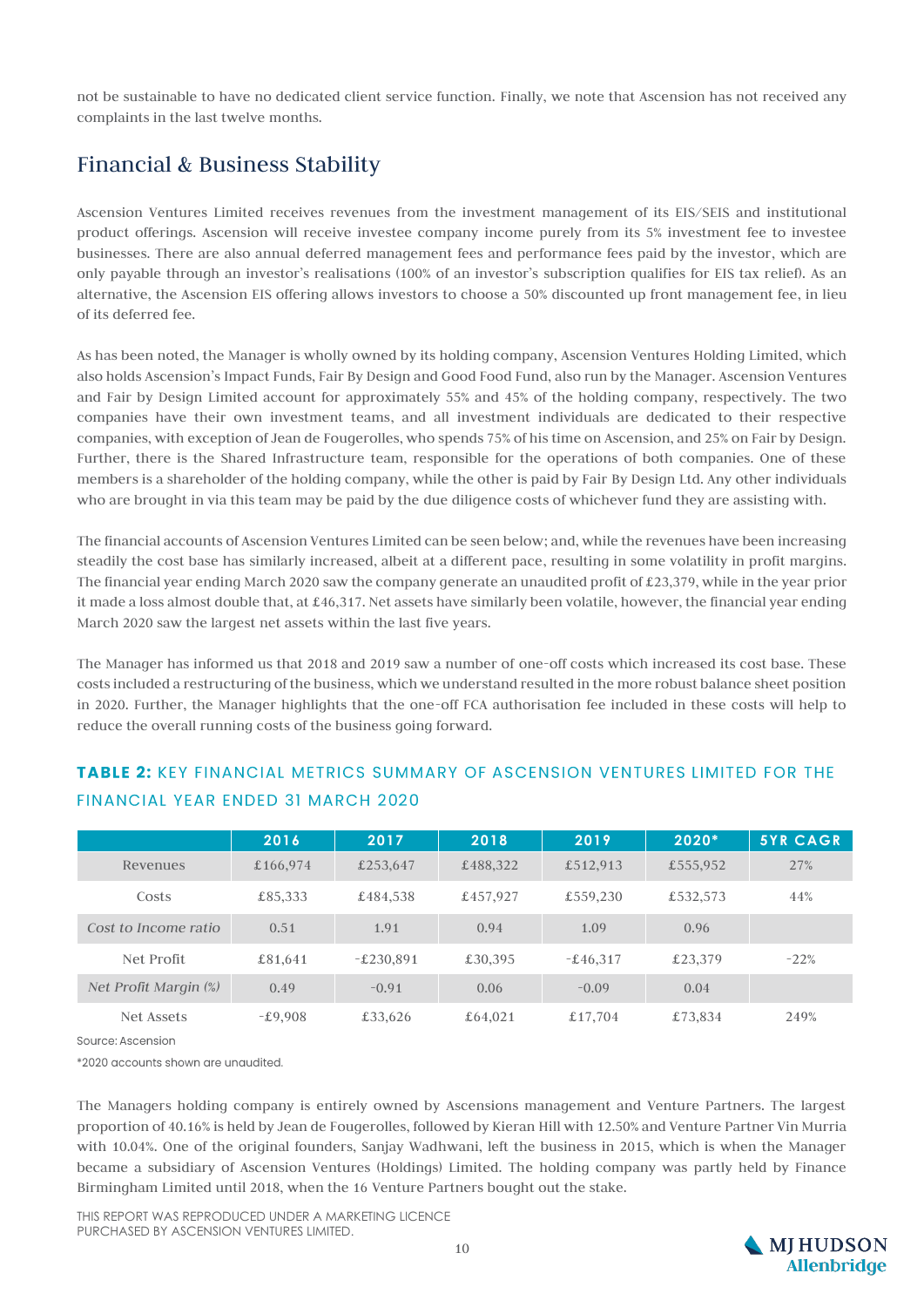#### **CHART 3: ASCENSION VENTURES LIMITED (HOLDINGS) LTD OWNERSHIP STRUCTURE**



Source: Ascension; AdvantageIQ

Overall, the Manager's increasing revenues are a positive sign, however, we would prefer to see a more consistent, and higher profit margin. Turning to the balance sheet, while there is no long-term debt, net asset levels are small in comparison to the revenues, and indeed in comparison to other more established managers operating in this space.

### Quality of Governance and Management Team

The Board of Directors at Ascension is the ultimate decision-making entity for the Manager and is made up of the four largest shareholders of the holding company, excluding Kieran Hill. These members also make up the remuneration committee. Though Kieran Hill is not a member of these committees, he still has operational responsibility and authority in that he is a Partner and the Chief Investment Officer. Kip Meek is Chairman and the Non-Executive Director on the Board.

Currently, Ascension appoint Mainspring Nominees Limited to act as custodian and nominee for the Ascension EIS Evergreen Fund. It has previously used Reyker Nominees Ltd which entered into special administration in 2019. We are told that fortunately, Ascension had already been discussing commercial terms with Mainspring, and so were able to transition fairly seamlessly. However, Ascension has made us aware that there is still some cash held up with Reyker, amounting to £265,000 for the Ascension EIS Evergreen Fund, and £655,000 for their SEIS Fund '19.

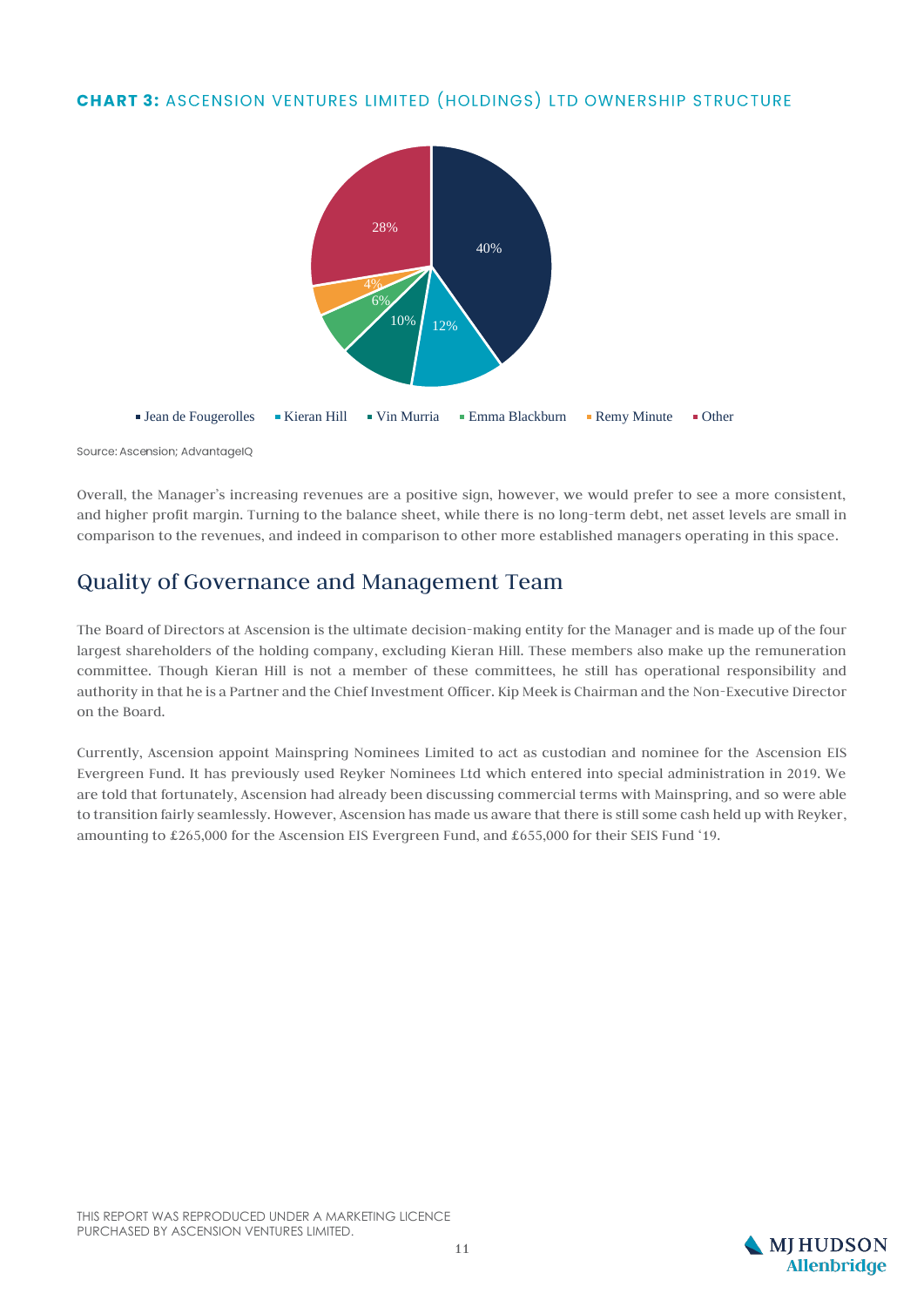#### **TABLE 3: OVERSIGHT COMMITTEES**

| <b>COMMITTEE</b>          | <b>DETAILS</b>                                                                                                                                                                                                                                                                                                                                                                                |
|---------------------------|-----------------------------------------------------------------------------------------------------------------------------------------------------------------------------------------------------------------------------------------------------------------------------------------------------------------------------------------------------------------------------------------------|
| Board of Directors        | Mandate: The board of directors of the Manager has a stewardship responsibility to:<br>supervise and to oversee the conduct of the business of the company;<br>1.<br>set policies appropriate for the business of the company;<br>2.<br>approve corporate strategies and goals.<br>3.<br>Members: Kip Meek, Remy Minute, Emma Blackburn, and Jean de Fougerolles<br>Frequency: every 2 months |
| Remuneration<br>Committee | <b>Mandate:</b> The remuneration committee of the Manager is to ensure the long-term<br>alignment of interests of the company, its employees and shareholders.<br><b>Members: Ascension Directors</b><br>Frequency: Ad-hoc                                                                                                                                                                    |

Source: Ascension; AdvantageIQ

Currently, Jean de Fougerolles is listed as the SMF16 Compliance Oversight function, and Kieran Hill is the SMF17 Money Laundering Reporting Officer. Despite this, there is currently no dedicated compliance officer, and the two aforementioned individuals must oversee these functions, alongside their daily responsibilities at the firm and across the group. Although this is not unusual for a firm of this size, it is encouraging to note that the firm makes use of a specialist third party consultant, (Enterprise IC) to promote robust oversight.

Ascension has provided us with a number of policies and procedures to review and have been very forthcoming with governance documentation. We have reviewed the conflicts of interest policy, co-investment policy, code of ethics, investment allocation policy, business continuity plan, personal investment policy and the code of professional conduct, and find that these documents go into great detail and are fit for purpose.

Overall, Ascension has been very transparent in presenting its governance documentation.

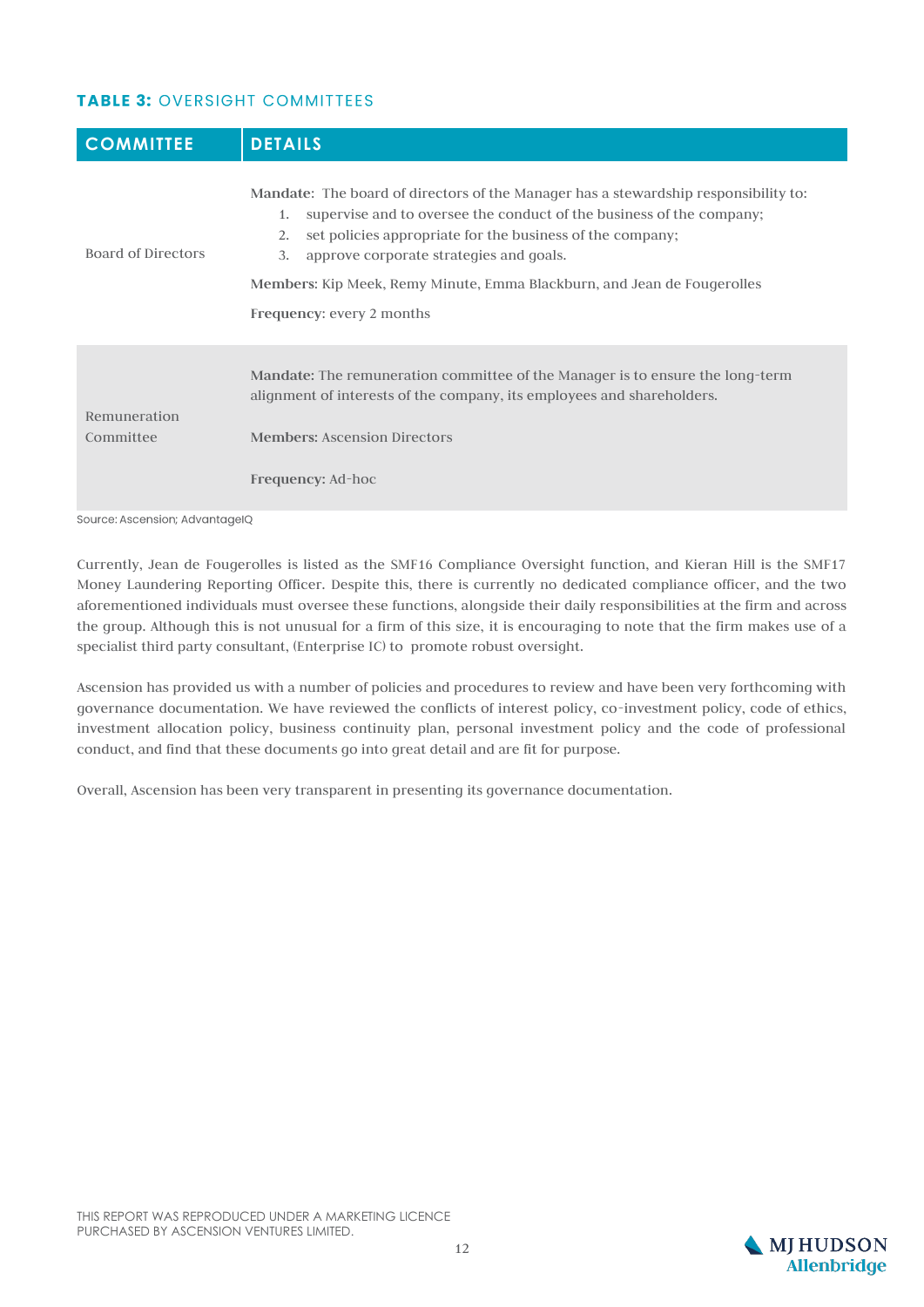### Investment Team

The Ascension EIS investment team constitutes six individuals, and is split into two functions, with Kieran Hill, Jean de Fougerolles, and Remy Minute making up the Decision-Making team, and are therefore responsible for signing off new investments. Kieran, along with Rakesh Murria and Nico Albanese then make up the Deal-Flow team, with Chris Wheatcroft also offering support in terms of deal flow, although we understand that Chris spends most of his time management the angel network for co-investment, named the Ascension Syndicate Club. The remainder of the team also work on Ascension's SEIS Fund, while Jean also works across the Fair by Design Fund and other products.

The core team has worked together for over five years with limited team member movement and has been working on this EIS strategy since June 2017 and followed a similar strategy prior to this through its SEIS Funds. Jean has over 20 years' experience working in media and technology businesses and prior to forming Ascension, Jean worked as head of distribution for MTV and CEO at Two Way Media (sold to Virgin Media and private equity), and was also an active angel investor. Remy was the founder and CEO of CSC Media Group (sold to Sony Pictures) and has worked in broadcast and interactive media for nearly 20 years as an active angel investor. Kieran also has previous experience in a tech start up, which is where he was introduced to Jean in 2011. Ascension states that having a team of "ex-operators" is attractive to potential investee companies, this being the fact that the Ascension team have previously been tech entrepreneurs or senior management of tech start-ups themselves. Ascension believes that this presents a unique selling point in terms of deal flow and support that can be provided to companies.

The Deal-Flow team is responsible for sourcing deal flow and carrying out initial analysis, before recommending potential investments to Kieran and Jean, i.e. the Decision-Making team. These two individuals will then get involved through in-depth interviews with potential investee companies, before deciding which companies to undertake more thorough due diligence, a process which the entire team will be involved in carrying out. In terms of portfolio monitoring, members of the Ascension team do not currently take any board seats, due to the minority stakes in which it takes. However, it will take observer rights and carry out post investment monitoring, which will mainly be the responsibility of Kieran and Jean.

Ascension has an extensive network of sixteen Venture Partners and mentors. These individuals are primarily exentrepreneurs with operational experience in scaling and exiting technology businesses, and also offer extensive industry networks themselves, aiding deal flow. These partners all own shares in Ascension Ventures, and many are invested into underlying investee companies, in which case may involve sitting on boards and providing hands-on support. Some examples given by Ascension include Mark Wood, who is the ex-Chairman of ITN and ex-CEO of future publishing. We are told he is an active advisor for Ascension and is the chairman of one of the portfolio companies, and has also assisted with origination, having historically put forward one or two deals a month for Ascension to review. Vin Murria is one of Ascensions largest shareholders and was recently named UK Business Angel of the Year. She has also sourced a number of opportunities for the Ascension team over the last six months. Lastly, Erik Blachford is founder of Expedia, as well as working with many other companies which have gone on to become billion-dollar companies. He is key to providing investment opportunities to Ascension due to his access to US VCs and corporates.

In terms of alignment between the investment team and investors, the investment team will receive part of the carry from an exit as part of their remuneration, which is vested for 5 years. We are told that this forms a significant form of overall remuneration and will assist with retention. Further, Jean and Kieran have both invested into the EIS on the same terms as investors; further Kieran and Remy, have also invested directly into some of the investee companies held by the EIS. The team is therefore well aligned with the investor's interests. However, the investments made outside of the EIS do present a potential conflict of interest which will need to be managed carefully.

In conclusion, although relatively small, senior members of the team have a good depth of experience in the technology and media space. The team has been working together for over five years with no significant departures and are well aligned with investor interests. Further, the team can call upon an impressive list of venture partners,

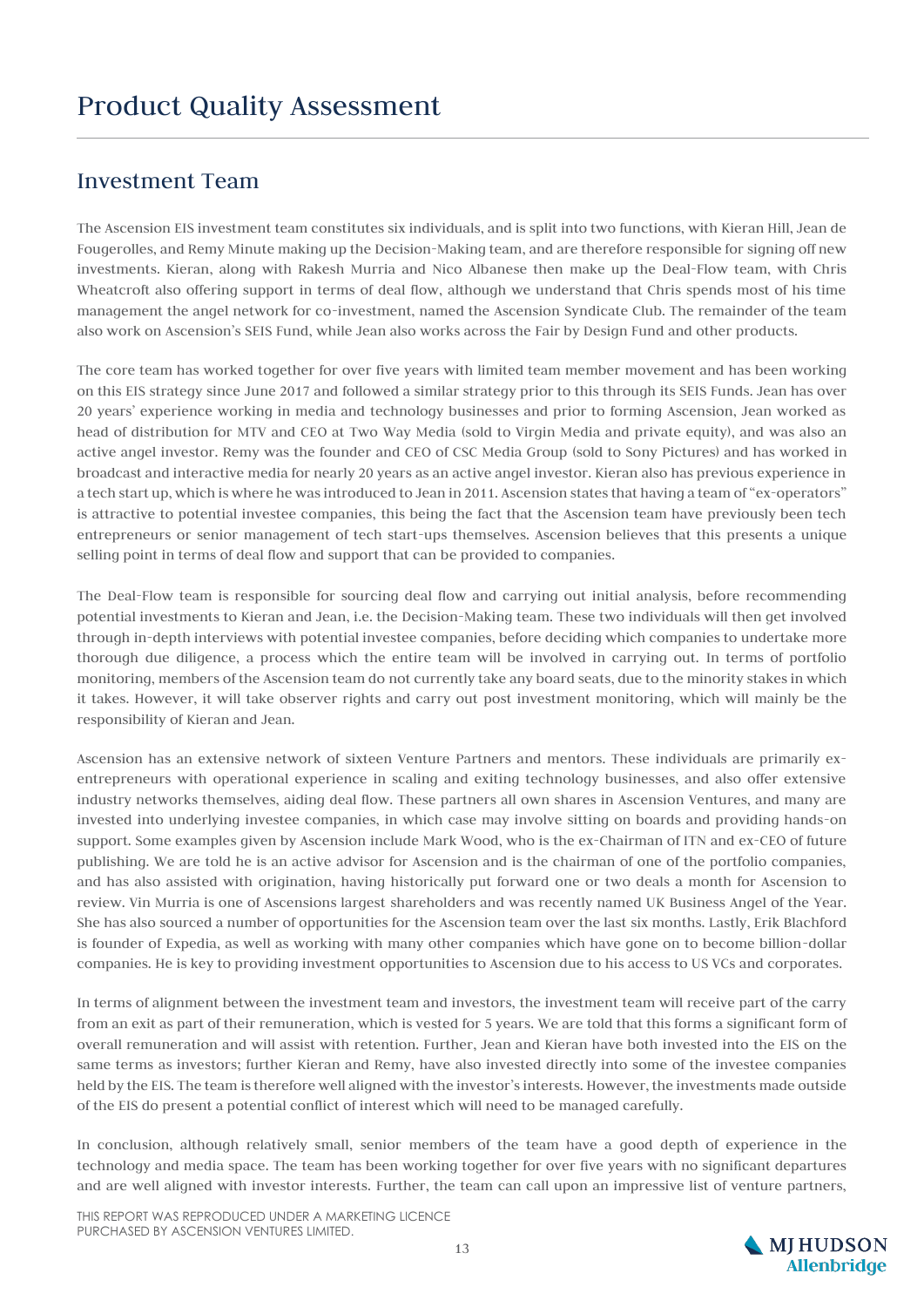including Erik Blachford, who will expand Ascension's network into the US. However, as mentioned previously, Remy only works for Ascension part time, and while five full time staff are sufficient for the current size of the portfolio, if this were to increase significantly, they would need to expand the team, specifically with regard to post investment monitoring. Further, Kieran and Jean appear to take significant responsibility in not only the investment team, but also Ascension Management, and therefore present some key man risk.

## Investment Strategy & Philosophy

The Ascension EIS invests in early stage technology companies that have scalable IP and technology development. Ascension has stated that the Fund is placed to bridge the gap between seed investment rounds and traditional VC/PE Series A funding rounds for promising technology start-ups. There are three key areas of focus when considering a company for investment: the quality of the team, the robustness of the technology, particularly in comparison to competitors, and the market size/potential of the product. We are told that the quality of the management team is the most important of these three criteria, as Ascension wants to ensure that the members are committed and have a good understanding of the problem that their product is trying to solve. Once this is established, Ascension will move its attention to the distribution of the product, as it feels that this is key for product-market-fit. This is where Ascension feels that it can most add value, utilising its networks and those of its venture partners, mentors and corporate contacts to help a portfolio company get access to revenue opportunities.

Investments are likely to be in B2B or B2B2C businesses, and the Fund avoids B2C companies due to their capitalintensive nature, and cost of customer acquisition. Ascension has identified certain sub sectors and investment themes within the UK technology industry which it feels present excellent opportunities for value creation and commercial growth:

- Online Video & Content
- Applied AI & Deep-tech
- Ecommerce and platforms
- Fintech

Investee companies are expected to be revenue generating, at around £30,000 a month of recurring revenues, and to have a minimum of 12 months cash runway, assuming no revenue for a year, post investment. The expected ticket size is between £50,000 and £250,000, currently averaging at around £70,000 for companies valued at between £3 million and £8 million. As a result, the Ascension EIS will usually be taking minority stakes in these companies, and therefore emphasise a focus on co-investment. Ascension will collaborate with the angel community and other seed stage VCs, who will usually lead the deal. Ascension also state that this co-investment philosophy provides deal flow opportunities from these co-investors; and ensures that companies are well capitalised on their journey to Series A funding. Some examples of co-investors that Ascension had provided include Balderton Capital, QED, Entrepreneur First, Seedcamp, Mangrove Capital, The Guardian Media Group, Founders Factory, Village Global, and Stride VC, among others. In the longer term, Ascension hopes that as the EIS builds a track record, it can begin investing larger stakes into companies, and therefore lead more deals, with the ability to take Board seats.

An investor will be allocated across a target portfolio of eight equally weighted technology companies, with deployment expected to take place over a period of 12 months. The target holding period for these companies between five and seven years, though we are told this may be broadened to between three and ten years, and that the team will consider an early exit if they believe it is the right move for the company, even though investors see their EIS tax relief clawback from HMRC. By way of illustration, Ascension EIS has already had two exits (one partial) after 11 months and two years respectively, which generated a return of £151,000 on £90,000 invested. On the other hand, we are told that the team will regularly turn down early exit offers if it is not suitable and have declined three in the last year. Portfolio companies are expected to have the potential for a 10x return, although at the investor portfolio level, the Fund will target a net return of 3x before tax reliefs.

Ascension states that it will avoid tranched investments into one company, noting that it prefers to make a single larger investment, with a preference to avoid follow-on investment. Nonetheless, investors will be given pre-emption rights for any follow-on investment in existing portfolio companies. It should also be noted, that the EIS does invest in

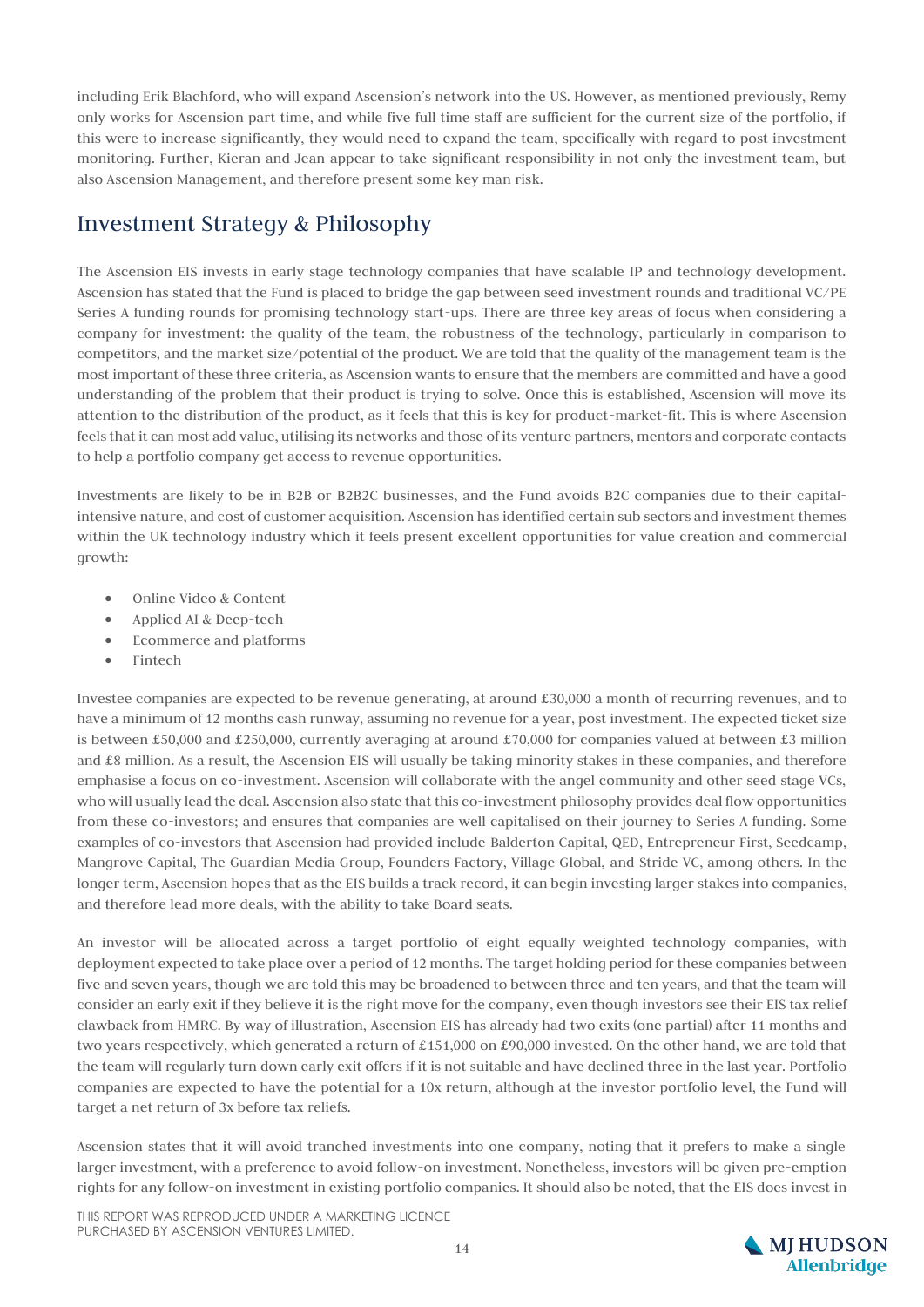portfolio companies within the Ascension SEIS portfolios. Ascension state that in order to avoid the conflict of interest which this gives rise to, it will ensure that it does not lead the EIS investment round for current Ascension portfolio businesses, and will take the valuation in which the lead investor has invested at. Currently eleven of the 25 companies in the portfolio were previous SEIS investments.

#### **TABLE 4: INVESTOR PORTFOLIO CHARACTERISTICS**

| <b>METRIC</b>                                                                                  | <b>TARGET</b>           |
|------------------------------------------------------------------------------------------------|-------------------------|
| Number of investee companies                                                                   | 8                       |
| Target rate of deployment                                                                      | 12 months               |
| Expected holding period <sup>1</sup>                                                           | $5 - 7$ years           |
| Level of tax relief after fees                                                                 | 100%                    |
| Target investor portfolio return per $\pounds$ 1 invested (net of fees, excluding tax reliefs) | £3.00                   |
| Target Stage of investee company development                                                   | Post Seed- pre-Series A |
| Expected ticket size                                                                           | £75,000-£250,000        |
| Source: Ascension; Advantage IQ                                                                |                         |

Ascension has stated that the USP of the Ascension EIS service comes from the proven investment team and its Venture Partner/Mentor network, and established brand and infrastructure. Ascension states that while there are many other EIS funds bridging the gap between seed financing and Series A, it feels that the pool of technology focused EISs is much smaller. As such, it believes that the Ascension EIS is positioned well relative to the market, as the team are exoperators in the technology space, and continue to work in technology on a day to say basis, providing the infrastructure for valuable strategic & strategic development, as well as follow-on funding expertise.

Overall, the strategy is well defined and. Investors can expect a certain level or risk associated with high-return technology start-ups, however 8 companies give for a reasonably well diversified portfolio, and the level of risk is commensurate with a 3x target return.

### Pipeline/Prospects and Current Portfolio

Since the current, evergreen service launched in February 2018, the Ascension EIS has invested £1.74 million into 17 companies, and has had one exit, albeit within the required three-year holding period required to qualify for EIS tax relief. The 25 companies in the current portfolio have a total current value of £2.48 million.

#### **TABLE 5: FUND PORTFOLIO OVERVIEW**

| <b>METRIC</b>                            | <b>DATA</b>      |
|------------------------------------------|------------------|
| Date of Fund launch                      | <b>July 2017</b> |
| Amount deployed                          | $£2.01$ million  |
| Number of individual company investments | 25               |
| Current portfolio size in £M             | $£2.48$ million  |
| Number of companies in current portfolio | 25               |
| Number of exits                          | $2^{*}$          |
| Source: Ascension; AdvantageIQ           |                  |
| *one full exit and one partial exit.     |                  |

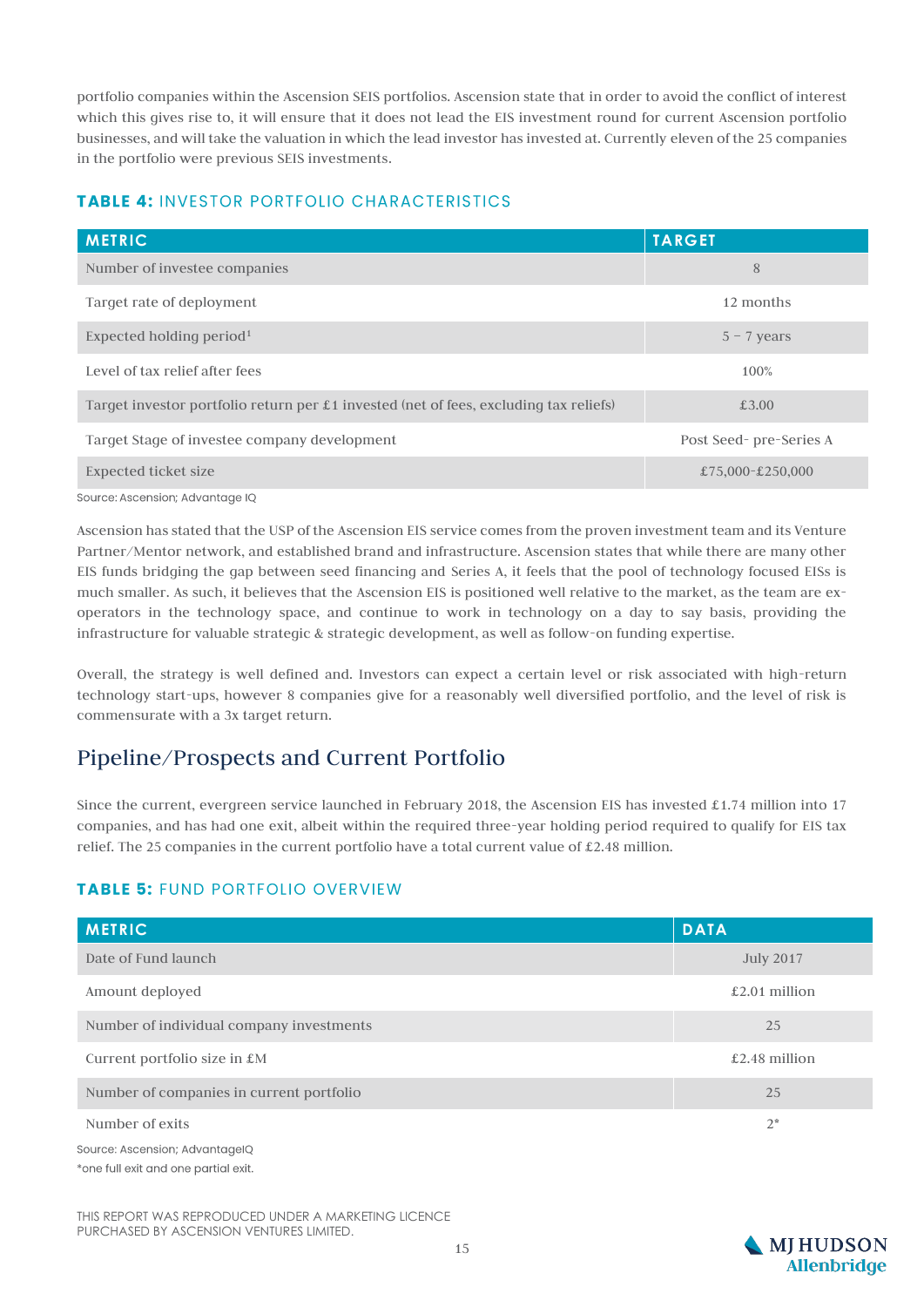As presented in the chart below, the EIS is exposed to five sub sectors, as defined by Ascension, within the technology sector, with a concentration of over 60% into ecommerce businesses. However, ecommerce companies, by nature, can vary greatly in their target consumers and underlying product market, and as an example current companies provide platforms to generate sales leads, a payment solutions provider, and an online custom motorcycle sales store, among others.

#### **CHART 4: ASCENSION EIS EVERGREEN FUND SECTOR SPLIT AS AT MARCH 2020**



Source: Ascension; AdvantageIQ Note: Sectors as defined by Ascension

The table below presents the existing companies in the portfolio. The largest investment constitutes 12.49% of the value of the overall portfolio, mainly due to an uplift in valuation of over 6x. There have also been two value increases of over 3x and another over 2x, while the remaining 13 companies are held at cost, leading to a total unrealised gain of 1.46x

#### **TABLE 6: CURRENT PORTFOLIO AS AT MARCH 2020**

| <b>COMPANY NAME</b>                        | <b>SECTOR</b>             | <b>DATE OF INITIAL</b><br><b>INVESTMENT</b> | <b>TOTAL</b><br><b>INVESTMENT</b> | <b>CURRENT</b><br><b>VALUE</b> | <b>UNREALISED</b><br><b>VALUE</b> | <b>PROPORTION OF</b><br><b>PORTFOLIO</b> |
|--------------------------------------------|---------------------------|---------------------------------------------|-----------------------------------|--------------------------------|-----------------------------------|------------------------------------------|
| ZigZag Global<br>Ltd                       | E-commerce                | 19/07/2017                                  | £50,000                           | £158,907                       | 3.18x                             | 6.41%                                    |
| Localistico Ltd                            | E-commerce                | 02/10/2017                                  | £50,001                           | £101,066                       | 2.02 x                            | 4.08%                                    |
| Visionable Ltd                             | Platforms                 | 11/10/2017                                  | £49,990                           | £309,600                       | 6.19x                             | 12.49%                                   |
| Wonky Star Ltd<br>("Night")<br>Zookeeper") | E-commerce                | 24/10/2017                                  | £50,000                           | £78,358                        | 1.57x                             | 3.16%                                    |
| Avuxi Ltd                                  | E-commerce                | 09/01/2018                                  | £65,000                           | £65,000                        | 1.00x                             | 2.62%                                    |
| Format Zone Ltd                            | online video &<br>content | 09/02/2018                                  | £24,996                           | £24,996                        | 1.00x                             | 1.01%                                    |
| Concured                                   | online video &<br>content | 14/02/2018                                  | £74,734                           | £84,484                        | 1.13x                             | 3.41%                                    |
| The Voucher<br>Market Ltd<br>("WeGift")    | E-commerce                | 19/02/2018                                  | £99,999                           | £133,371                       | 1.33 x                            | 5.38%                                    |
| Driftrock Ltd                              | E-commerce                | 19/02/2018                                  | £75,000                           | £75,000                        | 1.00x                             | 3.03%                                    |
| Mutt<br>Motorcycles Ltd                    | E-commerce                | 27/02/2018                                  | £76,000                           | £148,336                       | 1.95 x                            | 5.98%                                    |
| Agent Cash Ltd<br>("Floe")                 | E-commerce                | 07/03/2018                                  | £149,996                          | £242,688                       | 1.62x                             | 9.79%                                    |

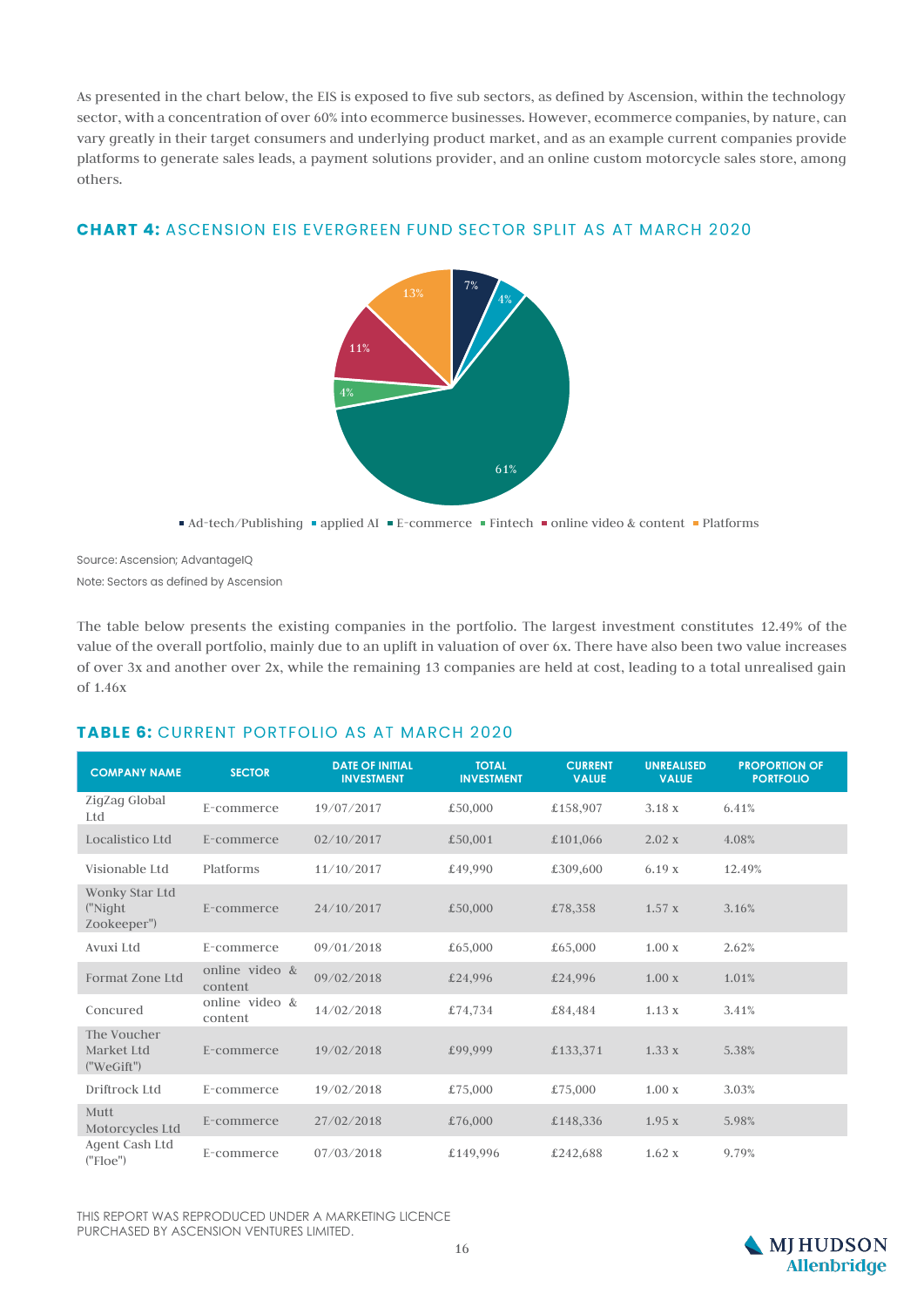| Team First App<br>Ltd ("Percent")                     | E-commerce                | 04/04/2018 | £47,229    | £99,916    | 2.12 x | 4.03%   |
|-------------------------------------------------------|---------------------------|------------|------------|------------|--------|---------|
| <b>Noto</b><br>Technologies<br>Ltd ("Mobilus<br>Labs" | Social Impact             | 04/04/2018 | £56,700    | £56,698    | 1.00x  | 2.29%   |
| A Million Ads Ltd                                     | $Ad-$<br>tech/Publishing  | 30/05/2018 | £41,528    | £41,528    | 1.00x  | 1.68%   |
| Globechain Ltd                                        | E-commerce                | 31/07/2018 | £50,000    | £50,000    | 1.00x  | 2.02%   |
| iDefigo Group<br>Ltd                                  | online video &<br>content | 18/10/2018 | £80,000    | £80,000    | 1.00x  | 3.23%   |
| Karamu Ltd<br>$("Feast-it")$                          | E-commerce                | 21/11/2018 | £75,000    | £133,515   | 1.78 x | 5.39%   |
| Secret Spa<br>(London) Ltd                            | E-commerce                | 22/01/2019 | £93,998    | £109,665   | 1.17x  | 4.42%   |
| <b>Blokur Ltd</b>                                     | $Ad^-$<br>tech/Publishing | 06/03/2019 | £120,386   | £120,386   | 1.00x  | 4.86%   |
| Monolith                                              | Fintech                   | 05/04/2019 | £100,001   | £100,001   | 1.00x  | 4.03%   |
| Incuto                                                | applied AI                | 05/04/2019 | £98,893    | £98,893    | 1.00x  | 3.99%   |
| <b>Supply Compass</b>                                 | E-commerce                | 25/06/2019 | £50,014    | £50,014    | 1.00x  | 2.02%   |
| <b>Bulbshare Ltd</b>                                  | Online video &<br>content | 12/03/2020 | £40,320    | £40,320    | 1.00x  | 1.63%   |
| Holome<br>Technologies<br>Ltd                         | Online video &<br>content | 03/04/2020 | £36,493    | £36,493    | 1.00x  | 1.47%   |
| Incall Ltd<br>(Smartcom)                              | E-commerce                | 03/04/2020 | £40,022    | £40,022    | 1.00x  | 1.61%   |
| <b>Total</b>                                          |                           |            | £1,696,301 | £2,479,257 | 1.46x  | 100.00% |

Source: Ascension: AdvantageIO

As discussed previously, the EIS Fund generally sources deal-flow from Venture Partners, existing networks, including, but not limited to, its previous co-investors and portfolio companies. Further to this, Ascension holds its own events, as well as regularly attending others. The EIS Fund also makes use of accelerators and incubators, direct approaches and the Ascension SEIS Fund, from which eleven of the 25 companies in the EIS portfolio have been sourced. As can be seen above, ticket sizes are relatively small, with the largest single investment amounting to just over £120,000, which is well below many other managers operating within this space.

The Fund aims to fully deploy investor capital within 12 months, by investing in, on average, two companies per quarter. As can be seen by the chart below the number of investments per quartile varies. Nonetheless, the rate of deployment is, so far, on target, as there were twelve investments in 2018, and already five investments halfway through 2019. Further, as the Fund gains traction, existing investee companies will create a natural source of deal flow, and the Fund is becoming less reliant on deal flow through the SEIS as time goes on, with most of the recent eight investments being companies new to the manager. Further, as the service builds traction, the total investments have been increasing in size, which Ascension expressed as an ongoing target to begin taking larger stakes in companies. As previously noted, the Manager was affected by Reyker administration which impacted its ability to fundraise and deploy late in 2019.

#### **TABLE 7: DEPLOYMENT TRACK RECORD**

| <b>QUARTER</b> | <b>TOTAL</b><br><b>AMOUNT</b><br><b>DEPLOYED</b> | <b>NUMBER OF INVESTEE</b><br><b>COMPANIES</b> | <b>NEW INVESTMENTS</b> | <b>SEIS FOLLOW-ON</b> |
|----------------|--------------------------------------------------|-----------------------------------------------|------------------------|-----------------------|
| Q3 2017        | £50,000                                          |                                               |                        | $\left( \right)$      |
| Q4 2017        | £149,991                                         | 3                                             |                        |                       |
| Q1 2018        | £619,247                                         | 8                                             |                        | J                     |
| Q2 2018        | £145,457                                         | 3                                             |                        |                       |
| Q3 2018        | £50,000                                          |                                               |                        |                       |

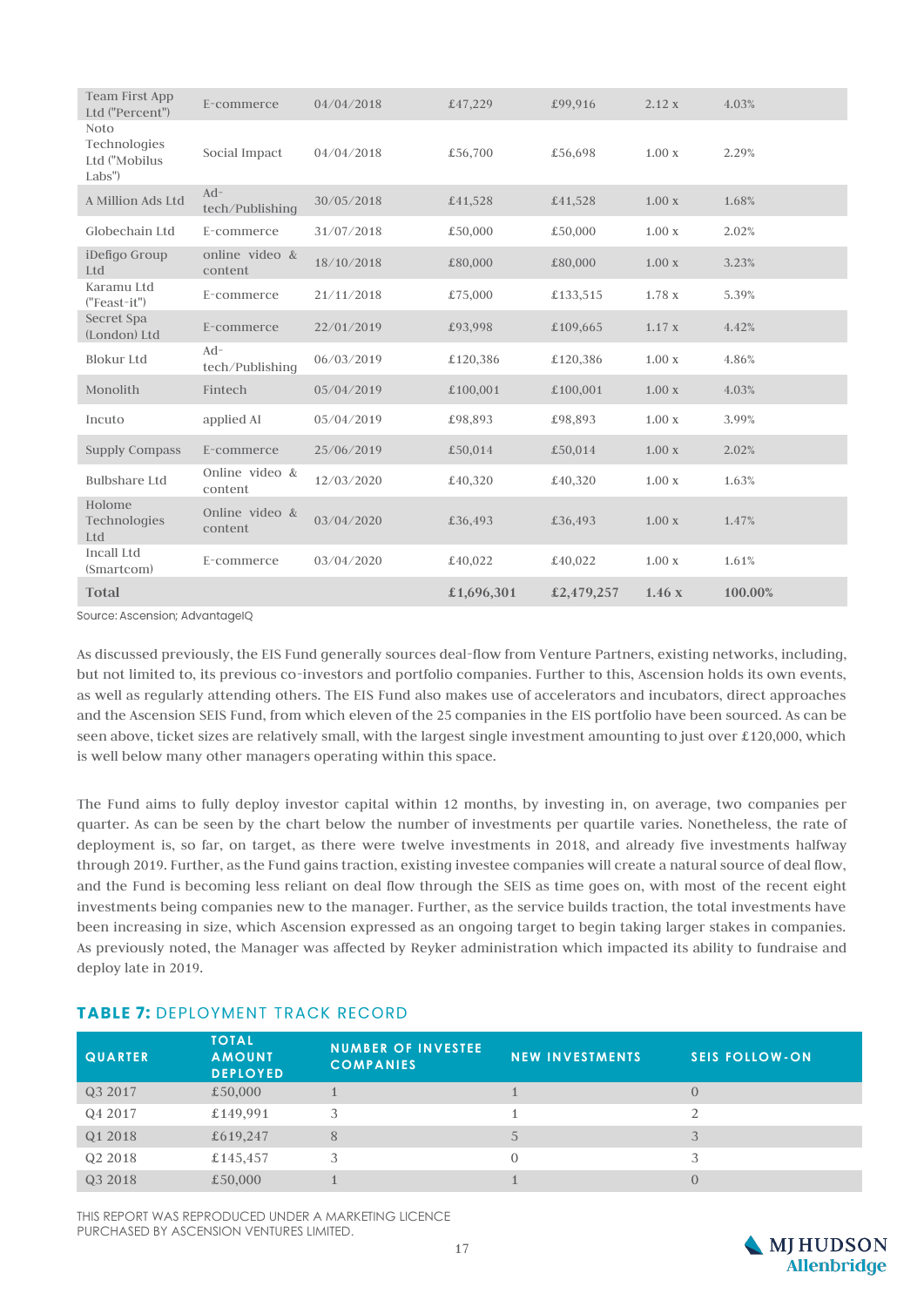| Q4 2018             | £155,000 |                |  |
|---------------------|----------|----------------|--|
| Q1 2019             | £214,384 | $\overline{2}$ |  |
| Q <sub>2</sub> 2019 | £248,908 |                |  |
| Q3 2019             | £0       | $\overline{0}$ |  |
| Q4 2019             | £0       | $\mathbf{0}$   |  |
| Q1 2020             | £116,835 | 3              |  |
| $C_{\alpha}$        |          |                |  |

Source: Ascension; AdvantageIQ

The current pipeline is presented in the table below. These five companies are expected to receive capital through Q2 2020. However, given the current circumstances surrounding COVID-19, Ascension has stated that the pipeline below represents only companies which the Manager has already had a high level of engagement with. Nonetheless, the pipeline below is sufficient for the service to continue, if not exceed its current level of deployment, and the companies appear to be in line with the strategy.

#### **TABLE 8: CURRENT PIPELINE OF INVESTMENT**

| <b>COMPANY</b>                 | <b>SECTOR</b>                | <b>POTENTIAL INVESTMENT DATE</b> | <b>CAPACITY</b> |
|--------------------------------|------------------------------|----------------------------------|-----------------|
| Company 1                      | Software / Legaltech         | 30/06/2020                       | £250,000        |
| Company 2                      | Software / Neural Networks   | TBC.                             | £250,000        |
| Company 3                      | Software / Digital Media     | 30/06/2020                       | £250,000        |
| Company 4                      | Software $\angle$ Fintech    | TBC.                             | £250,000        |
| Company 5                      | Software / Impact Investment | 30/05/2020                       | £250,000        |
| Total                          |                              |                                  | £1,250,000      |
| Cource: Aeconeion: AdvantagolO |                              |                                  |                 |

Source: Ascension; AdvantageIQ

In conclusion, the portfolio and pipeline are in line with the investment strategy, and there is a good level of diversification over sub-sectors, given that the service is entirely technology focused. Further, deployment has, for the most part, been on or above the target of two companies per quarter, which means that investors have been on target to be invested within 12 months.

#### Investment Process

The Manager has described its investment process as follows in AdvantageIQ:

#### **TABLE 9: INVESTMENT PROCESS**

#### **INVESTMENT PROCESS DETAILS**

Ascension has a comprehensive and proven network for sourcing deals, which provides it with an advantage over other UK-based tech investors when it comes to gaining a 'first look' at innovative businesses looking for funding at the Seed+ stage (where its ASCENSION EIS Fund operates). Over the past seven years, Ascension has built a strong brand as a leading early-stage UK tech investor and sees over 2,000 investment opportunities a year (it informs us that it has been compared to Seedcamp at the pre-Seed & Seed level):

Deal sourcing/ origination

- Ascension's senior team's network
- A large infrastructure of Venture Partners and Mentors
- Ascensions own high quality events, and attending others' events
- The Ascension SEIS Fund
- Co-investors (such as Balderton Capital, QED, Seedcamp, Mangrove Capital, Northzone, The Guardian Media Group, Village Global, Stride VC and more)
- Accelerators/Incubators

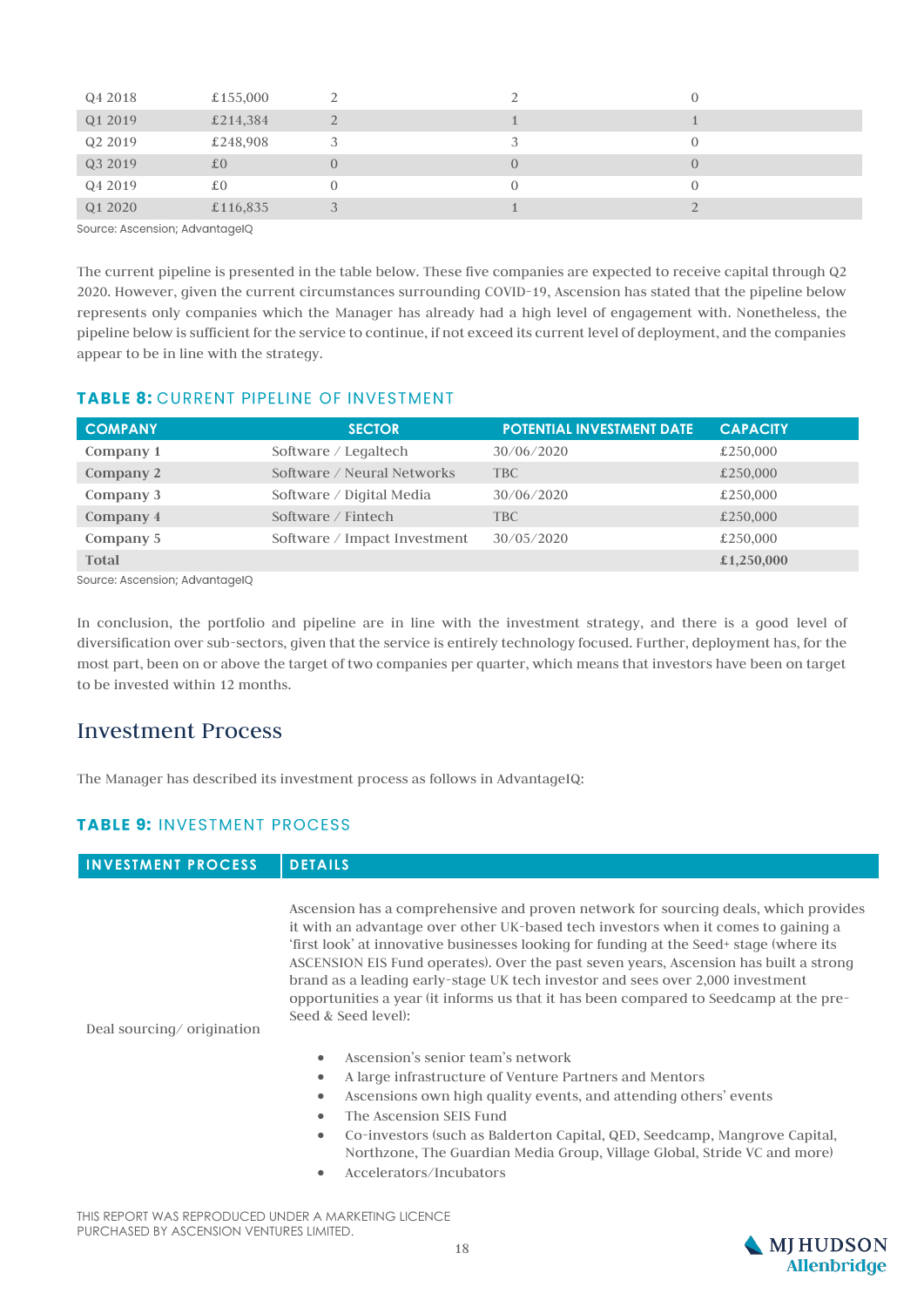- Existing portfolio companies
- Direct website typeform

| Deal filtering and selection | Ascension operates a rigorous deal filtering and selection process, which has multiple<br>layers through to making an investment decision. On Monday morning, the whole<br>Ascension team spends an hour updating each other on general marketing and business<br>activities, including deal-flow events they will be attending in the coming week (Demo<br>Days, VC events, etc). Additionally, this is a chance for all different fund teams to discuss<br>deals they are working on. On a Monday afternoon, the Ascension EIS deal-flow team<br>(Rakesh, Nico & Kieran) discuss inbound deal opportunities from the previous week<br>The team will then filter through the pipeline and organise based on core criteria being<br>hit (i.e. stage of business, location, EIS qualifying, sector, etc.) and then arrange an initial<br>screening phone call/video call with the founding team within a few days. Businesses with<br>a lead investor and closing a round will take priority.<br>The team will then reconvene on Thursday morning to discuss the qualified deal-flow<br>from the previous two days. This 2-hour meeting is also attended by the decision-making<br>team: Jean, Remy & Kieran. After a lengthy discussion on the propositions, the deal team<br>will organise a first face-to-face meeting with the best prospects, to meet Jean, Remy $\&$<br>Kieran for a 1-2 hour session. If the decision-making team likes the proposition after this<br>meeting, they will enter into due diligence - both tech and customer - before arranging a<br>follow-up meeting with the whole founding team (usually at the offices of the business),<br>to go through any additional questions which may have arisen from Due Diligence. This<br>meeting may also include one of Ascension's sector expert Mentors or Venture Partners.<br>The decision-making team will then vote on whether a Term Sheet should be issued to<br>the company. Once a Term Sheet is signed, the Team begins detailed Legal and Financial<br>Due Diligence, including customer interviews and founder/team references.<br>This process is repeated on a weekly basis but does sometimes deviate if deal<br>opportunities that need a quick decision, or a delay if further due diligence is needed.<br>All deal-flow is tracked using the Affinity CRM system, which allows each investment<br>investment<br>decks<br>financial<br>upload<br>and<br>to<br>plans,<br>take<br>manager<br>notes/observations/suggest follow-on routes of inquiry. The next Ascension investment<br>manager can then build on this information (and not start from ground zero) and continue<br>to add the required details/data around each investment opportunity. |
|------------------------------|----------------------------------------------------------------------------------------------------------------------------------------------------------------------------------------------------------------------------------------------------------------------------------------------------------------------------------------------------------------------------------------------------------------------------------------------------------------------------------------------------------------------------------------------------------------------------------------------------------------------------------------------------------------------------------------------------------------------------------------------------------------------------------------------------------------------------------------------------------------------------------------------------------------------------------------------------------------------------------------------------------------------------------------------------------------------------------------------------------------------------------------------------------------------------------------------------------------------------------------------------------------------------------------------------------------------------------------------------------------------------------------------------------------------------------------------------------------------------------------------------------------------------------------------------------------------------------------------------------------------------------------------------------------------------------------------------------------------------------------------------------------------------------------------------------------------------------------------------------------------------------------------------------------------------------------------------------------------------------------------------------------------------------------------------------------------------------------------------------------------------------------------------------------------------------------------------------------------------------------------------------------------------------------------------------------------------------------------------------------------------------------------------------------------------------------------------------------------------------------------------------------------------------------------------------------------------------------------------------------------------------------------------------------------------------------------------------------------------------------------|
| Due diligence process        | In order to streamline Ascension's due diligence process and the preparation of<br>Investment Committee Papers, the investment team undertakes video calls with the<br>founders of the companies under investment consideration, once a Term Sheet has been<br>agreed. The video recording will be done using Zoom and will be split into two parts:<br>A. Detailed due diligence questions - 1 hour<br>On the call, Ascension will go through the following questions in order. Additional<br>information can be added to this list at the founder's request or specific to each<br>investment case.<br>Background<br>۰<br>Market<br>Product<br>۰<br>Technology<br>$\bullet$                                                                                                                                                                                                                                                                                                                                                                                                                                                                                                                                                                                                                                                                                                                                                                                                                                                                                                                                                                                                                                                                                                                                                                                                                                                                                                                                                                                                                                                                                                                                                                                                                                                                                                                                                                                                                                                                                                                                                                                                                                                                |

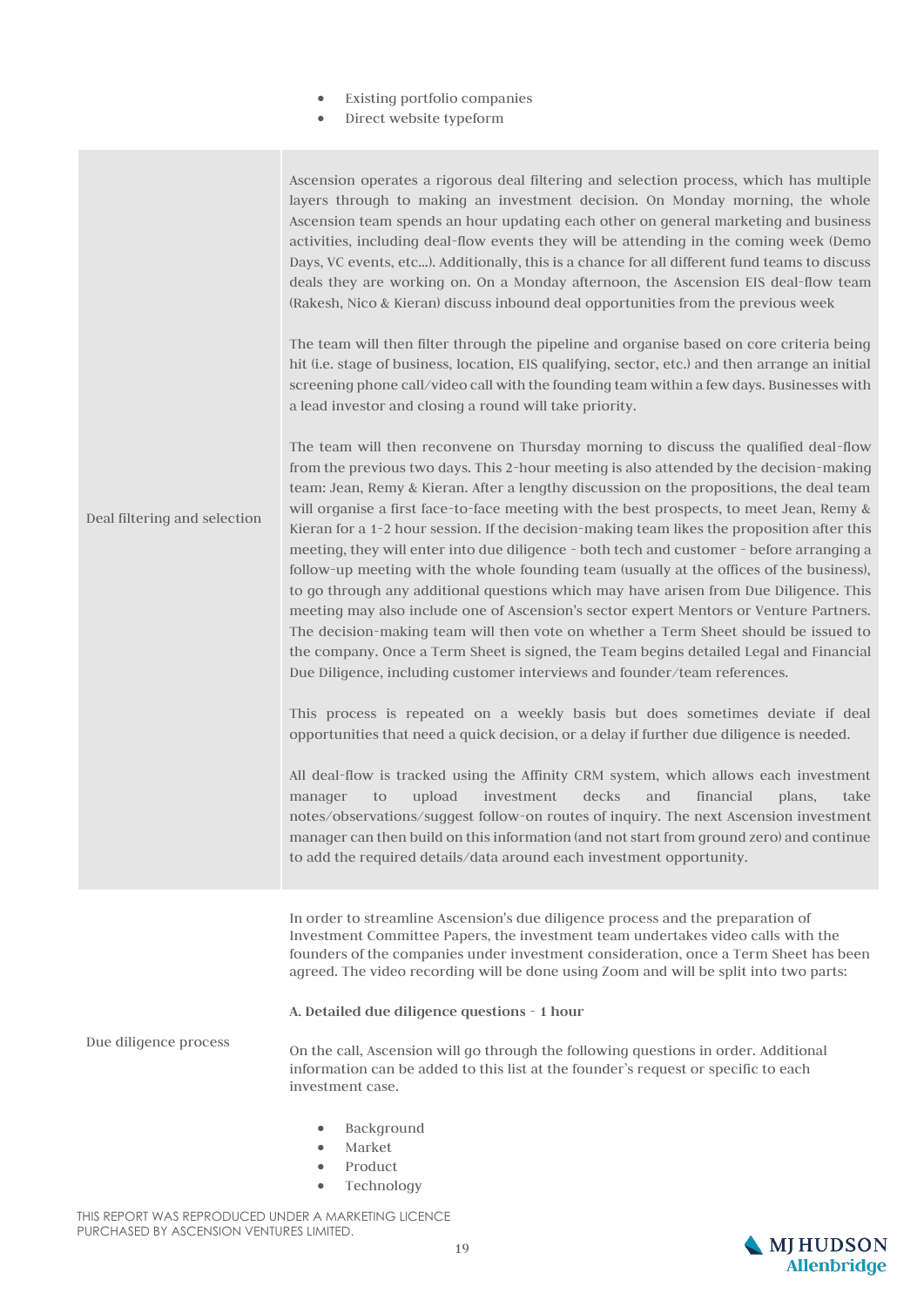- Intellectual Property
- Team
- Competition
- Business Model
- Route to market
- Risk Factors
- Customer Traction & Financials
- **Fundraising**
- Other

**B. Headline/Key questions** - 5 minutes (to be answered as a separate segment of the video call):

- Product Key products, business model
- Route to market and traction
- Team
- Fundraise

Ascension also undertakes Founder references with current investors and speaks with key commercial partners from the prospective investee business to ensure it is building products that are gaining product/market fit.

| Deal approval | There are 3 decision-makers (Jean, Remy, Kieran) who must all be in favour of investing |
|---------------|-----------------------------------------------------------------------------------------|
|               | in order for a deal to proceed.                                                         |

Source: Ascension: AdvantageIQ

The Manager reviews around 2,000 deals a year. Those considered suitable for the Ascension EIS will be reviewed by the deal flow team every Monday afternoon, where they will decide which ones to arrange phone or video calls with in the coming days. Those that meet the EIS's initial criteria will be discussed by the deal flow and decision-making teams on a Thursday morning. The most promising companies will then have a face to face meeting with the decisionmaking team, and if successful, the team will begin carrying out due diligence on the potential investment.

The wider aim of the due diligence process is to understand how, and in what time frame, this company can achieve £100,000 monthly recurring revenues, in order to unlock Series A funding. Ascension states that in order to receive investment, a company is required to have a founding team of at least one sales founder and one technical founder, both of which will receive reference checks. The product or service must be live, and the team will assess the scalability of the product or service, as well as testing it against competitors. The team will carry out customer calls, and analyse the route to market of the product or service, particularly to assess what value add can be brought to the business through Ascension's own network, or those of the Venture Partners and mentors. It is important to note, however, that Ascension does not carry out any third-party due diligence.

The decision-making team must come to a unanimous decision to sign off an investment, which we find good practice. On the other hand, it would be preferable to have an independent member on the Investment Committee. Advance assurance is a pre-requisite of investment, and Ascension states that many companies have received prior to Ascensions interest. As mentioned previously, Ascension acknowledges that making follow-on investments into SEIS investments creates a conflict of interest, and therefore Ascension will not lead the investment round or set the valuation.

In terms of documentation of the investment process, Ascension has provided us with a flow diagram to represent the decision-making process for the Ascension EIS fund, therefore ensuring that the proper decision-making route is followed. Ascension has provided evidence and visibility on the IC process, and along with access to formal minutes, example IC documentation.

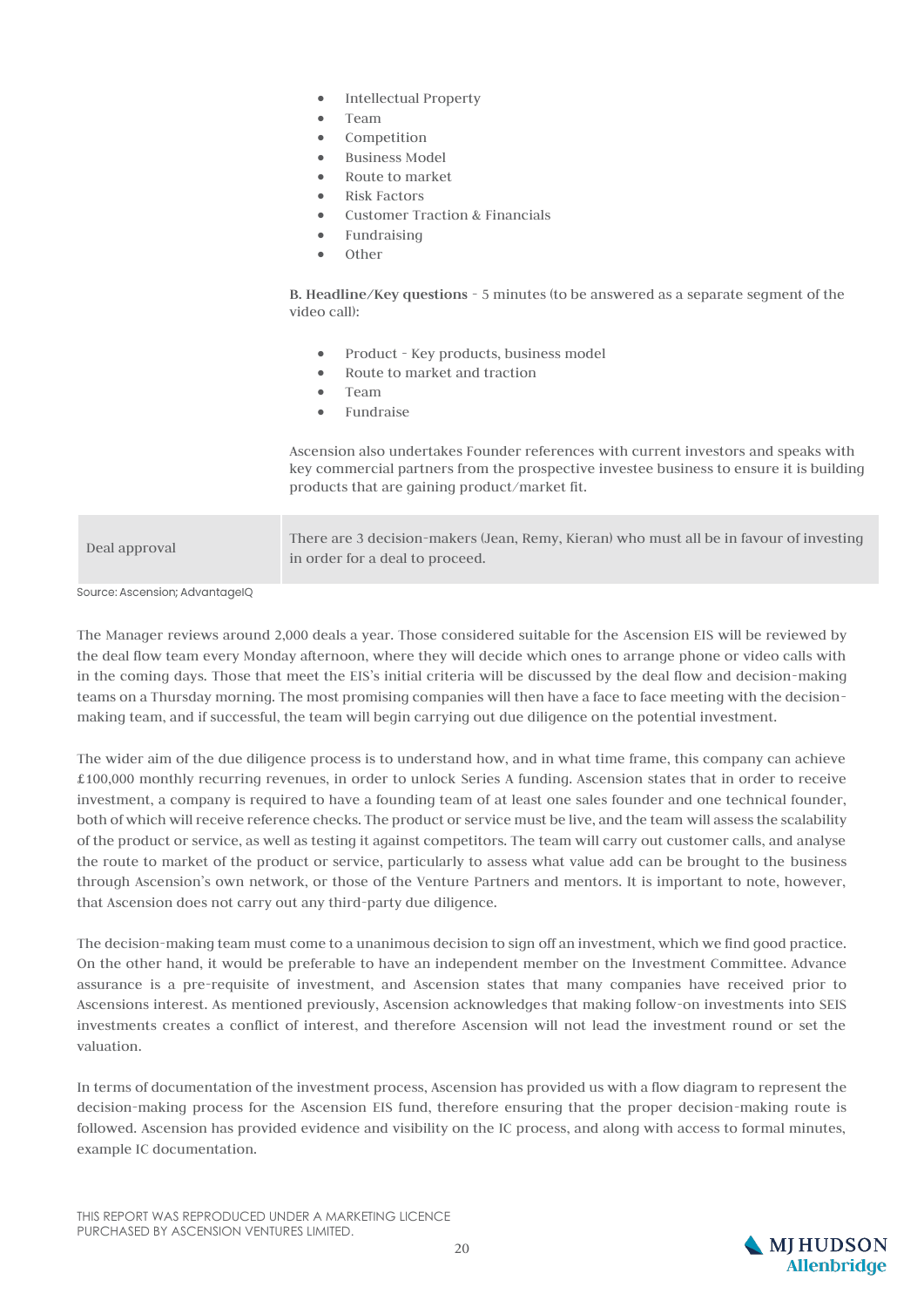Overall, the investment process appears well thought-out and well structured. Responsibilities are split well between members of the team, and the level of work required is commensurate with the size of the team.

### Risk Management

Risks relating to the default of the investee companies are partly mitigated during the investment process through the analysis and due diligence undertaken before an investment decision is made. As has been noted, Ascension will evaluate potential investments based on a set of criteria, which includes looking at financial forecasts, management teams, and the scalability of the product or service. Though internal due diligence appears detailed, risk could be further mitigated by seeking third party due diligence and/or independent decision makers, including the use of Ascension Mentors and Venture Partners for sector specific due diligence and opinion.

Portfolios will be allocated into equal weightings across the eight companies in the portfolio. Other than this, there are no formal portfolio construction parameters for the EIS. However, we are told that there is an informal rule of a minimum of 4 companies previously invested into by Ascension in any one investor portfolio. Further, the team takes diversification of sector into account at the time of investment. For example, if there are two equally good investment opportunities, but one operates in the same sub-sector as an existing portfolio company, the other option will be put forward.

As post seed investment is relatively early in a business's life span, these investments are considerably riskier than later stage investments. Therefore, Ascension has stated it is a crucial time for companies to receive sufficient support relating to strategy, business development, HR, and follow-on funding opportunities. Each investee company will receive an onboarding pack which gives them access to a suite of technology services. The investment team will then meet with companies at least once every two months, to offer their support and put them in touch with the relevant venture partners and mentors, either for tailored support or to pursue commercial opportunities. Appendix 2 outlines examples of support that was given to some of the EIS portfolio companies.

Kieran and Jean take most of the responsibility regarding post-investment monitoring. Investors will receive a one pager of each of their investee companies once a quarter, and as mentioned previously, Ascension take minority holdings and therefore usually are unable to take board seats. However, Ascension will take observer rights, and require companies to provide at least quarterly, if not monthly, standardised reports which include the following:

- Cash runway updates on how much cash is left in the bank and whether the pre-agreed cost-base is being met.
- Revenue- update on new client wins, partnerships and monthly revenue (MRR and/or gross revenue).
- Team and advisor hires- reports on new hires (salaries and option pool allocations).

The team avoids making follow-on investments into the EIS, and so will not be monitoring companies for the purpose of potential further investment. Instead, companies are monitored to provide ongoing support. The following occurrences would trigger a review of an investment:

- Any evidence of fraudulent activity.
- Failure to meet reporting requirements.
- Sudden key individual departures.
- Any failure to seek investor consent when they were required.
- Company financial runway becomes less than 6 months.

Ascensions valuation policy is to value companies based on fair value; calculated by the most recent share price based on the valuation of the most recent funding round. For follow-on investments from the SEIS, Ascension will never lead the deal, and will therefore invest at the same valuation as the lead investor. This is to mitigate any conflicts of interest presented by the follow-on investment. Further, companies must complete an EIS advance assurance application and have it agreed as a pre-requisite for investment.

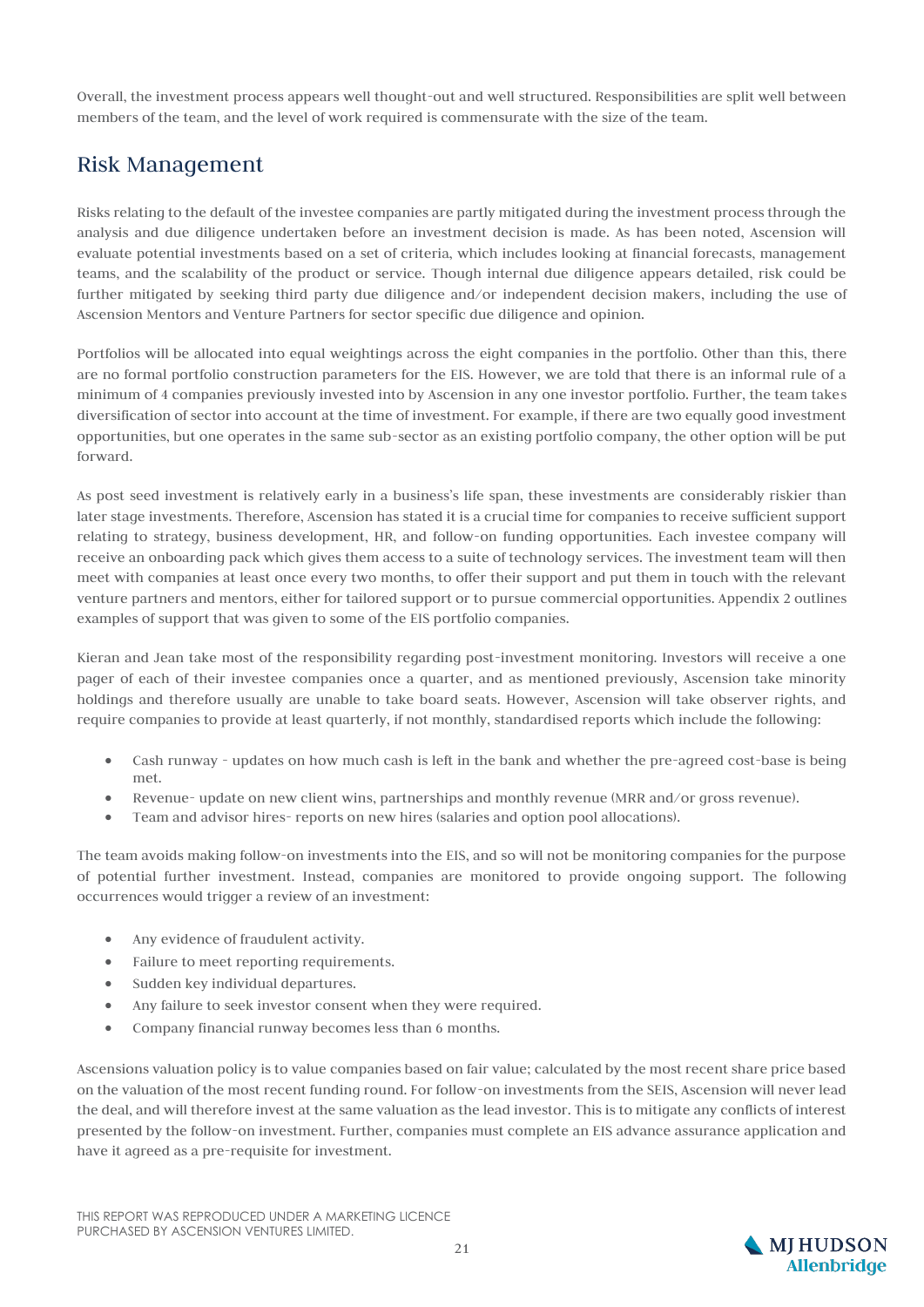Overall, Ascension's thorough post-investment monitoring and support, as well as due diligence pre-investment will help to reduce the risk of company default, which is otherwise relatively high given the early stage nature of the companies targeted by the service. On the other hand, given the minority stakes which Ascension takes in each business, it means that it will have less influence over the company, taking a more passive approach with limited ability to instigate change where necessary.

### Key Features

Investors are charged a 2% annual management fee on the initial subscription amount, and this will be deferred until realisation is made, and payable up to a maximum of 5 years from the relevant closing date. If no realisation is made, no fee is due from the investor. Alternatively, investors could be charged a 5% fee upfront, instead of an ongoing deferred management fee. We are told that the deferred management fee is the default position, but an investor can elect to pay a one-off 5% upfront management fee instead, which could result in a 50% saving in fees overall, assuming an exit is achieved

Investors will also be charged a 20% performance fee based on the fund achieving above a 1.3x, and then an enhanced 30% performance fee on anything above 2.3x. Previously, the EIS charged a 20% performance fee on a 1.05% hurdle. The increase in the hurdle is a positive change, nonetheless, the performance hurdle is below the 3x return target.

Investee companies are charged a 5% arrangement fee on initial investment, with no ongoing fees.

#### **TABLE 10: FFFS PAID BY INVESTOR AND INVESTEE COMPANY**

| <b>FEE (excluding VAT)</b>         | <b>CHARGED TO:</b>              |                          |  |  |
|------------------------------------|---------------------------------|--------------------------|--|--|
|                                    | <b>INVESTOR</b>                 | <b>INVESTEE COMPANY</b>  |  |  |
| <b>Initial Fee</b>                 |                                 |                          |  |  |
| Custodian Fee                      |                                 |                          |  |  |
| Arrangement Fee                    | $\overline{\phantom{a}}$        | 5.0%                     |  |  |
| Annual Management Fee <sup>1</sup> | 2.0%                            |                          |  |  |
| Annual Admin/Service Fee           | ۰                               | ٠                        |  |  |
| Dealing Fee                        |                                 |                          |  |  |
| Director's or other                |                                 |                          |  |  |
| Company Fees                       |                                 |                          |  |  |
| <b>Exit Performance Fee</b>        | 20% or 30% on enhanced hurdle   |                          |  |  |
| <b>Exit Performance Hurdle</b>     | 1.3x or enhanced hurdle of 2.3x | $\overline{\phantom{a}}$ |  |  |
| Available discounts                |                                 | n/a                      |  |  |
| Other Fees (please explain)        |                                 |                          |  |  |
| Adviser/Intermediary               |                                 | 3.0%                     |  |  |
| charges                            |                                 |                          |  |  |
| <b>Execution Only Fees</b>         |                                 |                          |  |  |
| Direct Application Fees            |                                 |                          |  |  |

Source: Ascension; AdvantageIQ

<sup>1</sup>Charged on the Initial Subscription Amount and is deferred and capped after five years. This annual management charge is the default position. Alternatively, investors can be charged a 5% fee upfront.

<sup>2</sup> performance fees based on a hurdle of 130% at fund level. There is an enhanced performance fee of 30% on anything above 230% (i.e. 2x return, net of all fees but before any tax considerations).

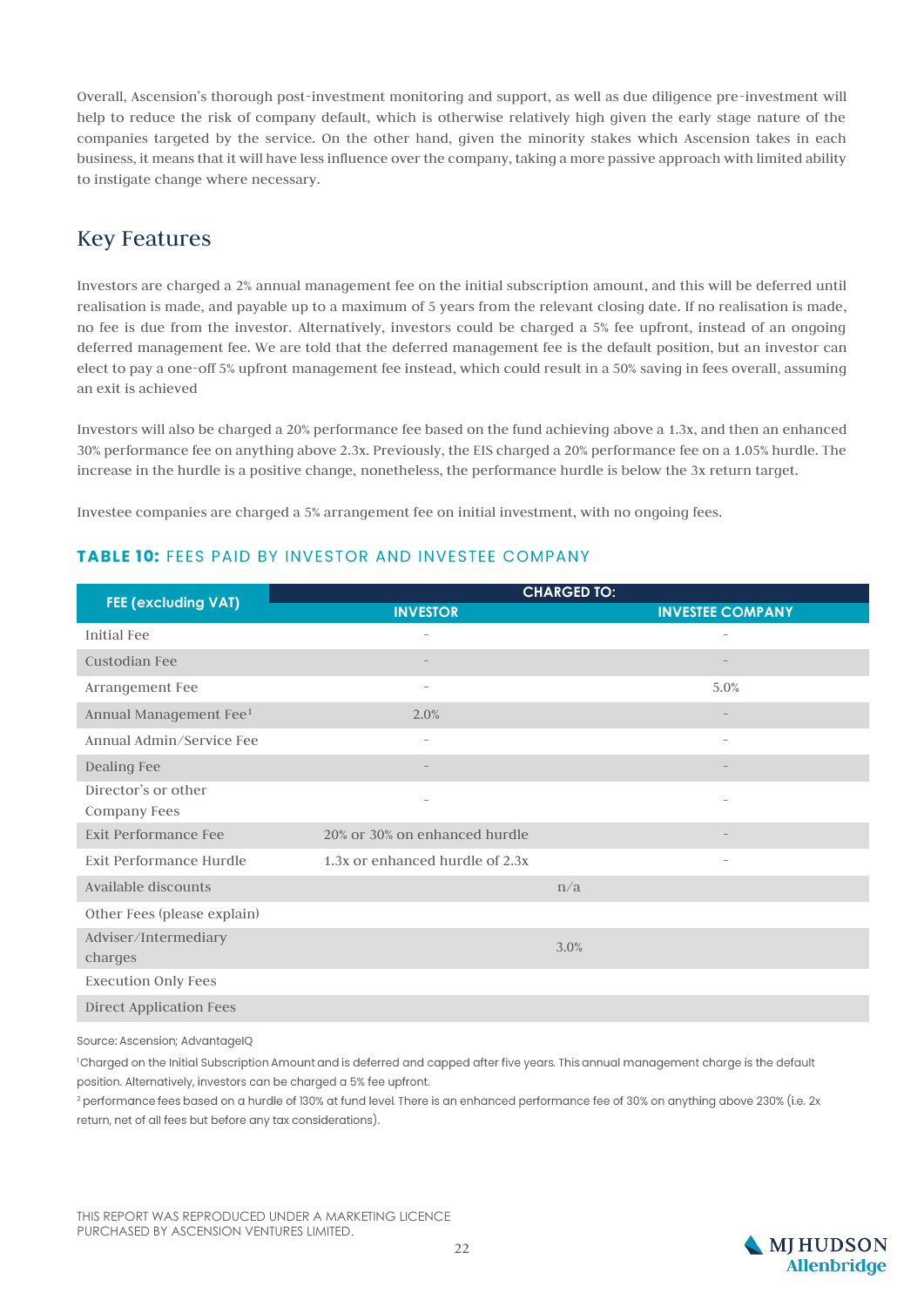### Performance

As the EIS has only been running for 3 years, it has not yet made any qualifying exits, which makes it difficult to assess performance. The two EIS exits (one of these partial) in addition to 3 SEIS exits over past 18 months which Ascension has achieved, generated a return of 1.45x return after 11 months. In addition, there has been a partial exit of Mutt Motorcycles Ltd, leading to a 1.98x gain on 50% of the invested capital, although similarly before the required threeyear holding period. Further, four of the companies in the current portfolio have received uplifts in valuations, therefore leading to an unrealised gain of 1.14x. Further, HQ Mobile Ltd was also held by Ascension's SEIS Fund '15 (portfolio current value is 3.11x original value), which made a 5.6x return upon exit and the recent Mutt exit from the same fund came in at 9.5x exit. Ascension has also seen an exit of a company called Chilli Connect from its SEIS 2018 which made a return of 2.27x after 9 months.

#### **TABLE 11: ASCENSION EIS EXITS**

| <b>INVESTEE</b><br><b>COMPANY</b> | <b>DESCRIPTION</b>                     | <b>DATE OF INITIAL</b><br><b>INVESTMENT</b> | <b>HOLDING</b><br><b>PERIOD</b> | <b>TOTAL</b><br><b>AMOUNT</b><br><b>INVESTED</b> | <b>TOTAL</b><br><b>AMOUNT</b><br><b>REALISED</b> | <b>EXIT</b><br><b>MUTIPLE</b> |
|-----------------------------------|----------------------------------------|---------------------------------------------|---------------------------------|--------------------------------------------------|--------------------------------------------------|-------------------------------|
| HQ Mobile Ltd<br>("Albert")       | Fintech – Acquired<br>by Santander     | 13/3/2018                                   | 9 months                        | £53.522                                          | £77,917                                          | 1.456x                        |
| Mutt Motorcycles<br>Ltd           | $E$ -commerce –<br>Partial exit of 50% | 27/02/2018                                  | 2 years, 3<br>months            | £38,000*                                         | £75,240                                          | 1.98x                         |

Source: Ascension Ventures

\*This is a partial exit - 50% of the initial investment was realised at 1.98x. The other 50% remains in the portfolio.

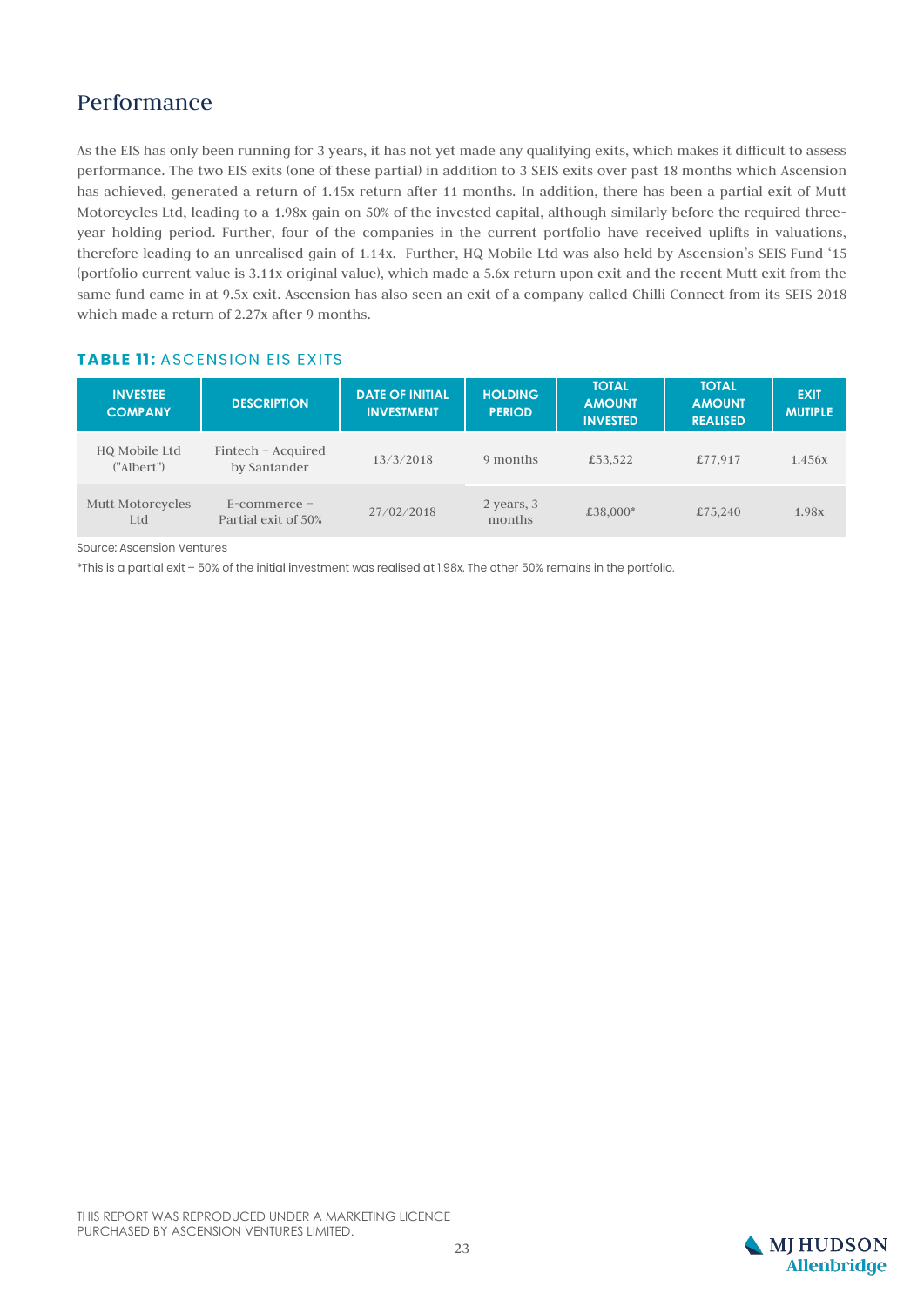## Appendix 1: Key Personnel

## Key Investment Professionals

| <b>NAME</b>            | <b>JOB</b><br><b>TITLE</b> | <b>DATE</b><br><b>STARTED</b> | <b>BIOGRAPHY</b>                                                                                                                                                                                                                                                                                                                                                                                                                                                                                                                                                                                                                                                                                                                                                                                                                                                          |
|------------------------|----------------------------|-------------------------------|---------------------------------------------------------------------------------------------------------------------------------------------------------------------------------------------------------------------------------------------------------------------------------------------------------------------------------------------------------------------------------------------------------------------------------------------------------------------------------------------------------------------------------------------------------------------------------------------------------------------------------------------------------------------------------------------------------------------------------------------------------------------------------------------------------------------------------------------------------------------------|
| Jean de<br>Fougerolles | <b>CEO</b>                 | Feb-2012                      | Jean founded Ascension in 2012 and has over 20 years' experience<br>working in media and technology businesses. He is the Managing Partner<br>at Ascension and has led the firm's investments in over 75 EIS eligible<br>tech businesses over the past 5 years. Jean is very involved in the deal<br>sourcing, selecting, and diligencing. Post-investment, he takes an active<br>role in portfolio management. After obtaining his MBA from INSEAD in<br>1997, Jean became Head of Distribution for MTV Europe in London. In<br>2003, he became CEO at Two Way Media, a pioneer in cross-platform<br>digital technology, games and content. In 2008, Jean led the sale of Two<br>Way Media to Virgin Media and a leading private equity group. He was<br>also an early angel investor in Atom Films, later sold to Viacom as part of<br>Atom Entertainment for US\$200m. |
| Kieran Hill            | Partner                    | Sep-2013                      | Kieran has over 10 years' experience as both an entrepreneur and<br>investor and joined Ascension in 2013 as its first employee. He manages<br>the investment process from origination through to completion and<br>works with Ascension's portfolio companies on a weekly basis. Kieran<br>and Jean have invested together (through running the Ascension Funds)<br>in over 75 EIS eligible tech businesses over the past 5 years. Prior to<br>Ascension, Kieran and Jean met while working at a tech start-up in 2011.<br>Kieran graduated from Westminster University with a first-class honours<br>degree in Journalism.                                                                                                                                                                                                                                              |
| Remy<br>Minute         | Partner                    | Apr-2016                      | Remy was the founder and CEO of CSC Media Group Ltd, which he sold to<br>Sony Pictures Television for £107m in 2014. Remy has worked in<br>broadcast and interactive media for nearly 20 years and is an active angel<br>investor to start-ups. Remy has been a Partner at Ascension since 2018<br>responsible for leading its EIS investments and has been a member of the<br>Ascension Investment Committee for its (S)EIS Funds since 2016.                                                                                                                                                                                                                                                                                                                                                                                                                            |

Source: Ascension; AdvantageIQ

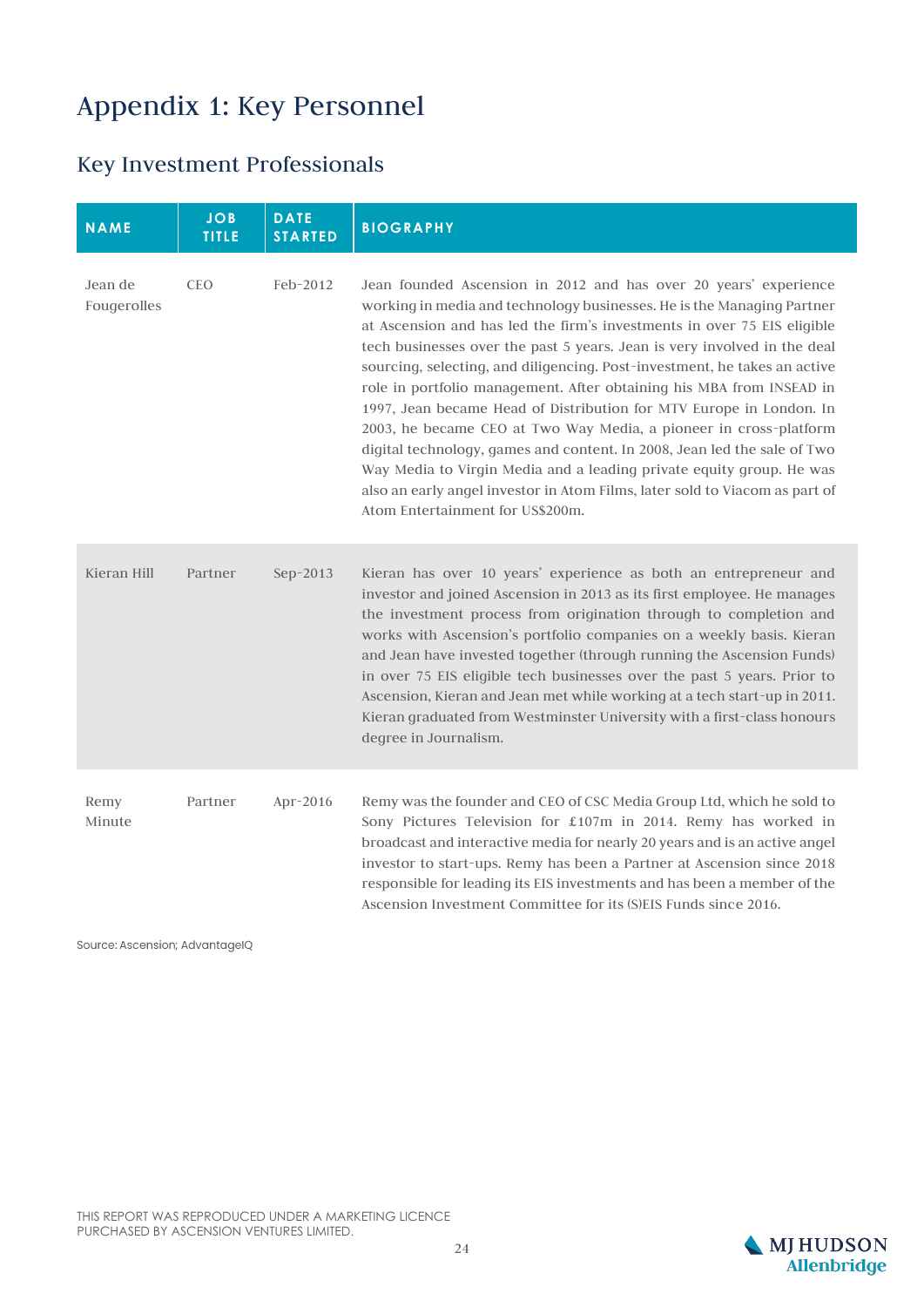## Appendix 2: Investment Support

| <b>COMPANY</b><br><b>NAME</b>    | <b>SUPPORT PROVIDED</b>                                                                                                                                                                                                                                                                                                                                                                                                                                                                                                                                                                                                                                                                                                                                                                                                                                                                                                                                                                                                                                                                                                    |
|----------------------------------|----------------------------------------------------------------------------------------------------------------------------------------------------------------------------------------------------------------------------------------------------------------------------------------------------------------------------------------------------------------------------------------------------------------------------------------------------------------------------------------------------------------------------------------------------------------------------------------------------------------------------------------------------------------------------------------------------------------------------------------------------------------------------------------------------------------------------------------------------------------------------------------------------------------------------------------------------------------------------------------------------------------------------------------------------------------------------------------------------------------------------|
| A Million Ads Ltd                | Ascension Ventures Partner introduced the company to GAME Digital plc. Jean introduced the<br>company to BBH, Fairfax and Virgin. Introduced an angel investor into the company's bridge<br>round, who invested the majority of allocation. Introduced to Force Over Mass who invested in<br>Series A. Continued business development and strategic support from Jean and Kieran, including<br>introduction to Ascension Ventures Partner Pharus Advisor, who is helping with US/NYC launch<br>(and finding US based NxD). Jean advising on video strategy and introducing to Pluto TV in the<br>US. Ascension non-executive director and Chairman Kip Meek is also Chair of A Million Ads.                                                                                                                                                                                                                                                                                                                                                                                                                                |
| Agent<br>Cash<br>Ltd<br>("Floe") | Ascension has helped with some business development introductions, including ASOS and<br>Arsenal FC. Ascension made introductions to VC's for its Series A round (Agent Cash ended up<br>raising its Series A from a strategic investor, Accor Group)                                                                                                                                                                                                                                                                                                                                                                                                                                                                                                                                                                                                                                                                                                                                                                                                                                                                      |
| <b>Blokur</b>                    | Ascension brought additional investors into the round alongside the fund. Ascension put Remy<br>Minute (Partner and Venture Partner) as a mentor for the business who has advised them on<br>strategy and fundraising. Kieran acted as a point of DD for investors looking to participate in<br>later rounds. AV introduced the business to a multitude of later-stage VCs. AV introduced<br>Blokur to potential commercial clients (The Guardian Media Group). AV hosted portfolio events<br>that Phil Barry (Blokur's CEO) has attended and pitched at.                                                                                                                                                                                                                                                                                                                                                                                                                                                                                                                                                                  |
| Concured                         | Accessed \$30,000 of AWS Credits for being an Ascension portfolio company. Jean introduced<br>Concured to ASOS and Kieran to the Financial Times. Fundraising strategy help, including<br>intros to VCs - although Concured raised through a non-Ascension intro (Hambro Perks), we<br>spent time helping with the DD process. General counselling to founder on strategic and more<br>emotional side of being a founder.                                                                                                                                                                                                                                                                                                                                                                                                                                                                                                                                                                                                                                                                                                  |
| FormatZone                       | Jean has worked closely with Mark Rowland (Founder of Formatzone) on fundraising strategy<br>(including intro to co-investor Midven), commercial introductions and restructuring the cap<br>table when Ben Robinson (original co-founder of Formatzone) left the business. This included<br>paying for legal fees as business was short of cash.                                                                                                                                                                                                                                                                                                                                                                                                                                                                                                                                                                                                                                                                                                                                                                           |
| <b>Incuto Limited</b>            | Ascension restructured Incuto's investment strategy and board composition pushing out a<br>predatory investor director. The team led their seed round and took a board seat remaining<br>active in influencing their sales, product and operational strategy. Introductions which lead to<br>current fundraising and routes to market opportunities include Experian Innovation team, the<br>HM Treasury innovation team, intro to John Bird via the Fair By Design Campaign team.<br>Ascension also introduced the founder to Emma Blackburn our current CFO who took an<br>interim position at the time of investment as well as investing as an angel herself. Further<br>routes to market were introduced during the Fair By Design Roadshow, specifically designed to<br>create route to market opportunities for the portfolio. This enabled the CEO to showcase a live<br>case study of Incuto's work as part of a panel to an audience of Credit Unions. Ascension<br>recently placed its Mentor, the former Strategy Director at BSkyB, on the business to advise on<br>business commercial and pricing strategy. |
| Mutt Motorcycles<br>Ltd          | Ascension Ventures Partner, Sam Miller, was a key part of the formation of Mutt (suggested the<br>two co-founders come together to create the business). Ascension then placed its then<br>Chairman, Arthur Sherry, into the company as an angel investor and Chairman. Jean helped Will                                                                                                                                                                                                                                                                                                                                                                                                                                                                                                                                                                                                                                                                                                                                                                                                                                   |

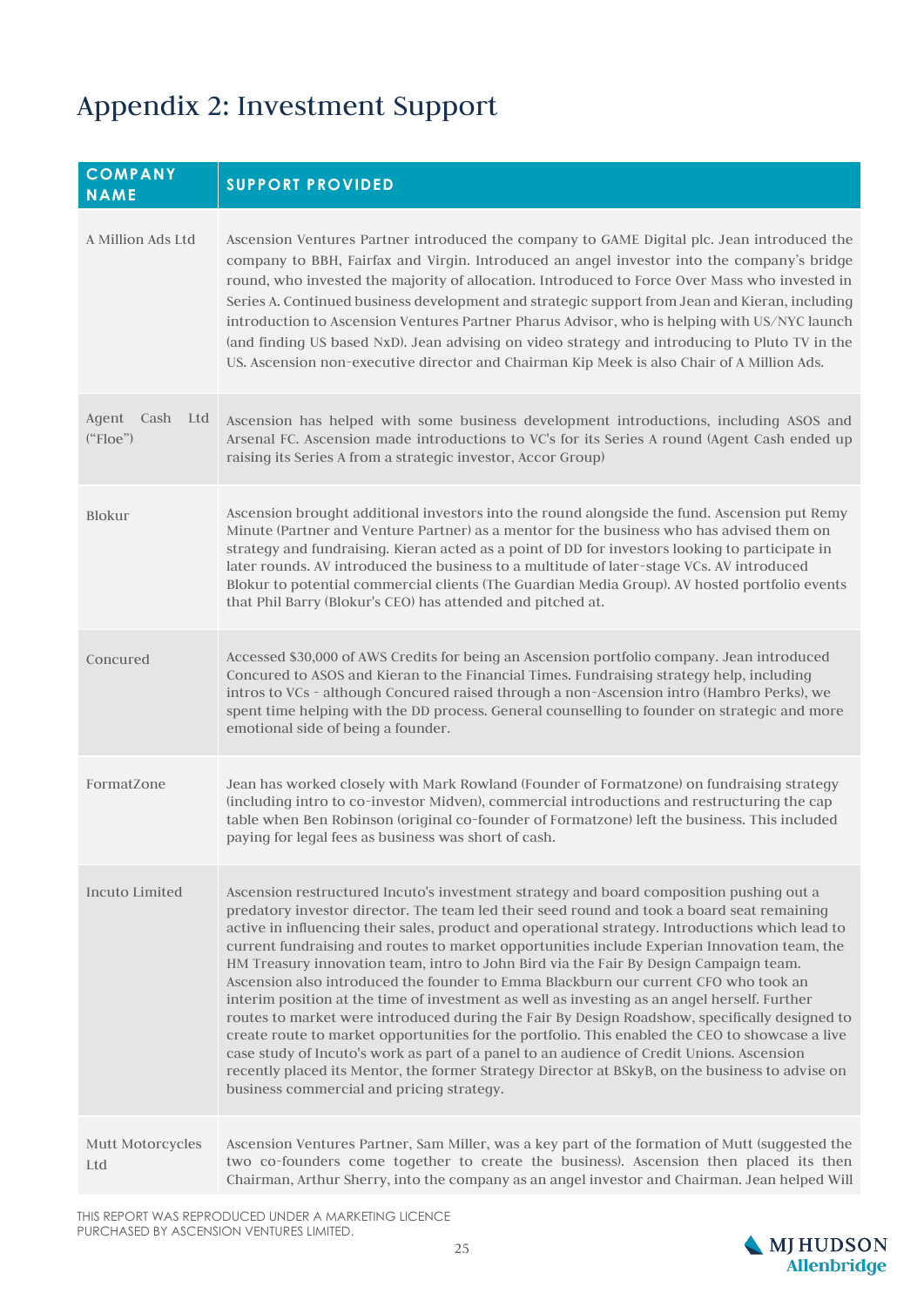|                                          | Rigg (co-founder / CEO) negotiate a licensing deal with a Canadian distributor and Kieran has<br>helped the company raise debt financing from Finance Birmingham. Intro to PR guru Robin<br>Morgan (ex-Editor The Sun) to advise on press strategy.                                                                                                                                                                                                                                                                                                                                                                                                                                                                                                                                                                                                                                                                                                                                                                                                                                                                                                 |
|------------------------------------------|-----------------------------------------------------------------------------------------------------------------------------------------------------------------------------------------------------------------------------------------------------------------------------------------------------------------------------------------------------------------------------------------------------------------------------------------------------------------------------------------------------------------------------------------------------------------------------------------------------------------------------------------------------------------------------------------------------------------------------------------------------------------------------------------------------------------------------------------------------------------------------------------------------------------------------------------------------------------------------------------------------------------------------------------------------------------------------------------------------------------------------------------------------|
| Team First App Ltd<br>("Percent")        | Jean was a mentor for Percent for 6 months before Ascension led its pre-seed round and helped<br>them get into Wayra 02 Accelerator program. It then placed Ascension Mentor, Mark Wood, into<br>the business. Mark has gone on to become Percent's Chairman and has made introductions to<br>Visa, Mastercard, ITV and many more large organisations that have gone on to sign deals with<br>Percent. Both Jean and Kieran have also made a number of business development introductions<br>over the past few years (number of charities, Cafe Nero, Quo Vadis restaurant group, Hache<br>restaurant group, Pharus Advisors in NYC, and John Rigos (Five Guys NYC), Rothchilds). Ascension<br>also helped the company raise its last two rounds of funding, including reviewing fundraising<br>materials, valuation, amount being raised etc. and introductions to angel investors. Ascension<br>made the crucial introduction to Nationwide Ventures that invested £1m in the last round and<br>has signed a commercial contract valued at £250k+. Worked with management on business<br>strategy and company pivot (twice).                      |
| The Voucher<br>Market Ltd<br>("WeGift")  | Introductions to a variety of potential customers including ASOS and Arcadia Group. Helped with<br>follow-on funding for Seed+ round from both Ascension EIS Fund and angel network. Although<br>not on the board, Aron calls Kieran and Jean for advice on a number of strategic decisions due<br>to strong relationship formed. Support around hiring has also been provided.                                                                                                                                                                                                                                                                                                                                                                                                                                                                                                                                                                                                                                                                                                                                                                     |
| Wonky Star Ltd<br>("Night<br>Zookeeper") | Ascension has been supporting NZK on business development (intros to multiple businesses,<br>including Amazon, Singapore Zoo, JK Rowling team, Nickelodeon, The Guardian Australia, Fairfax<br>Media (Australia), Turner Broadcasting, Impact Awards nomination, Birmingham City Council,<br>Children's Media Conference in Sheffield, numerous publishers (Quarto Group, Scholastic (US),<br>Nelson (Can), Ravensburger (Ger), Random House) and strategy since its original investment. We<br>brought our mentor, Howard Litton (ex MD Nickelodeon UK), into the business, who has been<br>instrumental in helping the company get a commission deal with Sky Kids, along with other key<br>commercial deals. Along with this, we have been the link to bringing other investors (angels,<br>VCs) into the company (including supporting management at pitch events with London Business<br>Angels and Angels Den) and a constant sounding board for the founding team. Jean hosted NZK<br>team at its house for 1/2 day to meet a group of 5-9 years to product test the 1st version of NZK<br>and take marketing photos (still on NZK website). |

Source: Ascension; AdvantageIQ